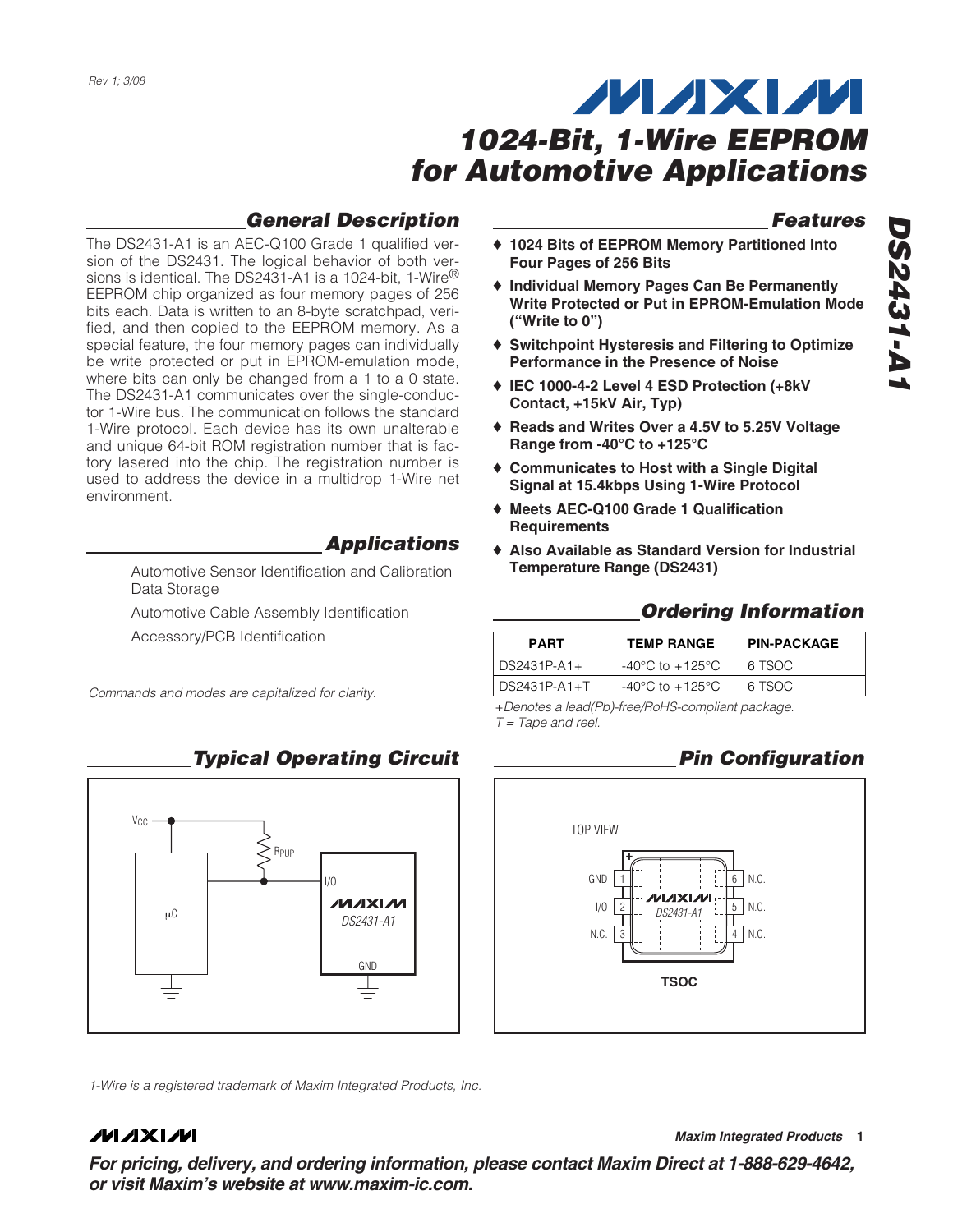### **ABSOLUTE MAXIMUM RATINGS**

| Operating Temperature Range 40°C to +125°C | Soldering Temperature See IPC/JEDEC J-STD-020 |
|--------------------------------------------|-----------------------------------------------|
|                                            | specification.                                |

Stresses beyond those listed under "Absolute Maximum Ratings" may cause permanent damage to the device. These are stress ratings only, and functional operation of the device at these or any other conditions beyond those indicated in the operational sections of the specifications is not implied. Exposure to absolute maximum rating conditions for extended periods may affect device reliability.

## **ELECTRICAL CHARACTERISTICS**

 $(T_A = -40\degree C \text{ to } +125\degree C)$  (Note 1)

| <b>PARAMETER</b>                             | <b>SYMBOL</b>                                   | <b>CONDITIONS</b>                                   | <b>MIN</b>                   | <b>TYP</b><br><b>MAX</b> | <b>UNITS</b> |
|----------------------------------------------|-------------------------------------------------|-----------------------------------------------------|------------------------------|--------------------------|--------------|
| I/O PIN GENERAL DATA                         |                                                 |                                                     |                              |                          |              |
| 1-Wire Pullup Voltage                        | VPUP                                            | (Note 2)                                            | 4.5                          | 5.25                     | $\vee$       |
| 1-Wire Pullup Resistance                     | RPUP                                            | (Notes 2, 3)                                        | 0.3                          | 2.2                      | kΩ           |
| Input Capacitance                            | C <sub>10</sub>                                 | (Notes 4, 5)                                        |                              | 1000                     | pF           |
| Input Load Current                           | IL.                                             | I/O pin at V <sub>PUP</sub>                         | 0.05                         | 10                       | μA           |
| High-to-Low Switching Threshold              | V <sub>TL</sub>                                 | (Notes 5, 6, 7)                                     | 0.5                          | $VPIIP -$<br>1.8         | $\vee$       |
| Input Low Voltage                            | $V_{IL}$                                        | (Notes 2, 8)                                        |                              | 0.5                      | $\vee$       |
| Low-to-High Switching Threshold              | 1.0<br><b>V<sub>TH</sub></b><br>(Notes 5, 6, 9) |                                                     | $VPIIP -$<br>1.0             | $\vee$                   |              |
| Switching Hysteresis                         | VHY                                             | (Notes 5, 6, 10)                                    | 0.21                         | 1.70                     | $\vee$       |
| Output Low Voltage                           | VOL                                             | At 4mA (Note 11)                                    |                              | 0.4                      | $\vee$       |
| Recovery Time                                | <sup>t</sup> REC                                | $R_{\text{PUP}} = 2.2 \text{k}\Omega$ (Notes 2, 12) | 5                            |                          | μs           |
| Rising-Edge Hold-Off Time                    | tREH                                            | (Notes 5, 13)                                       | 0.5                          | 5.0                      | $\mu s$      |
| <b>Time Slot Duration</b>                    | ts <sub>LOT</sub>                               | (Notes 2, 14)                                       | 65                           |                          | μs           |
| I/O PIN, 1-Wire RESET, PRESENCE-DETECT CYCLE |                                                 |                                                     |                              |                          |              |
| <b>Reset Low Time</b>                        | t <sub>RSTL</sub>                               | (Note 2)                                            | 480                          | 640                      | <b>US</b>    |
| Presence-Detect High Time                    | tPDH                                            |                                                     | 15                           | 60                       | μs           |
| Presence-Detect Low Time                     | <b>t</b> PDL                                    |                                                     | 60                           | 240                      | μs           |
| Presence-Detect Sample Time                  | t <sub>MSP</sub>                                | (Notes 2, 15)                                       | 60                           | 75                       | μs           |
| I/O PIN, 1-Wire WRITE                        |                                                 |                                                     |                              |                          |              |
| Write-0 Low Time                             | twoL                                            | (Notes 2, 16)                                       | 60                           | 120                      | μs           |
| Write-1 Low Time                             | tw <sub>1</sub> L                               | (Notes 2, 16)                                       | 1                            | 15                       | μs           |
| I/O PIN, 1-Wire READ                         |                                                 |                                                     |                              |                          |              |
| Read Low Time                                | t <sub>RL</sub>                                 | (Notes 2, 17)                                       | 5                            | $15 - \delta$            | μs           |
| Read Sample Time                             | t <sub>MSR</sub>                                | (Notes 2, 17)                                       | $t_{\mathsf{RL}}$ + $\delta$ | 15                       | μs           |
| <b>EEPROM</b>                                |                                                 |                                                     |                              |                          |              |
| Programming Current                          | <b>IPROG</b>                                    | (Notes 5, 18)                                       |                              | 0.8                      | mA           |
| Programming Time                             | t <sub>PROG</sub>                               | (Note 19)                                           |                              | 10                       | ms           |
| Write/Erase Cycles (Endurance)               |                                                 | At $+25^{\circ}$ C                                  | 200k                         |                          |              |
| (Notes 20, 21)                               | <b>NCY</b>                                      | At $+85^{\circ}$ C                                  | 50 <sub>k</sub>              |                          |              |
|                                              |                                                 | At $+125^{\circ}$ C                                 | 1k                           |                          |              |
| Data Retention<br>(Notes 22, 23, 24)         | t <sub>DR</sub>                                 | At $+125^{\circ}$ C (worst case)                    | 10                           |                          | Years        |

**MAXIM**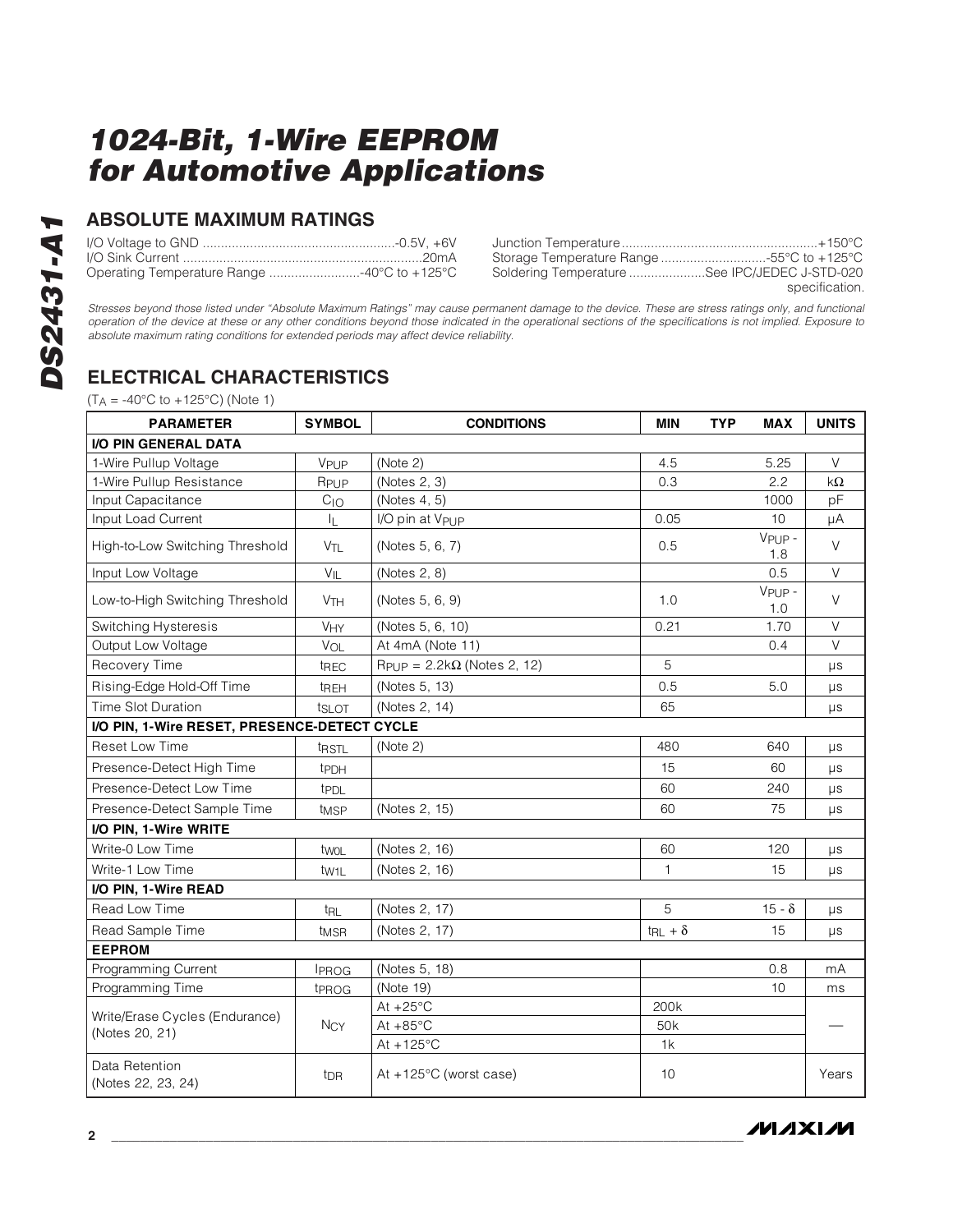- **Note 1:** Specifications at  $T_A = -40^{\circ}$ C are guaranteed by design only and not production tested.<br>**Note 2:** System requirement
- System requirement.
- **Note 3:** Maximum allowable pullup resistance is a function of the number of 1-Wire devices in the system and 1-Wire recovery times. The specified value here applies to systems with only one device and with the minimum 1-Wire recovery times. For more heavily loaded systems, an active pullup such as that found in the DS2482-x00, DS2480B, or DS2490 may be required.
- Note 4: Maximum value represents the internal parasite capacitance when V<sub>PUP</sub> is first applied. If a 2.2kΩ resistor is used to pull up the data line, 2.5µs after V<sub>PUP</sub> has been applied, the parasite capacitance does not affect normal communications.
- **Note 5:** Guaranteed by design, characterization, and/or simulation only. Not production tested.
- **Note 6:** V<sub>TL</sub>, V<sub>TH</sub>, and V<sub>HY</sub> are a function of the internal supply voltage, which is a function of V<sub>PUP</sub>, R<sub>PUP</sub>, 1-Wire timing, and capacitive loading on I/O. Lower V<sub>PUP</sub>, higher R<sub>PUP</sub>, shorter t<sub>REC</sub>, and heavier capacitive loading all lead to lower values of VTL, VTH, and VHY.
- **Note 7:** Voltage below which, during a falling edge on I/O, a logic 0 is detected.
- **Note 8:** The voltage on I/O needs to be less than or equal to V<sub>ILMAX</sub> at all times the master is driving I/O to a logic-0 level.<br>**Note 9:** Voltage above which, during a rising edge on I/O, a logic 1 is detected.
- Voltage above which, during a rising edge on I/O, a logic 1 is detected.
- **Note 10:** After V<sub>TH</sub> is crossed during a rising edge on I/O, the voltage on I/O must drop by at least V<sub>HY</sub> to be detected as logic 0.
- **Note 11:** The I-V characteristic is linear for voltages less than 1V.
- **Note 12:** Applies to a single device attached to a 1-Wire line.
- Note 13: The earliest recognition of a negative edge is possible at t<sub>REH</sub> after V<sub>TH</sub> has been reached on the preceding rising edge.
- **Note 14:** Defines maximum possible bit rate. Equal to twoLMIN + tRECMIN.
- Note 15: Interval after trest during which a bus master is guaranteed to sample a logic 0 on I/O if there is a DS2431-A1 present. Minimum limit is tpphmax; maximum limit is tpphmin + tppLmin.
- Note 16: ε in Figure 11 represents the time required for the pullup circuitry to pull the voltage on I/O up from V<sub>IL</sub> to V<sub>TH</sub>. The actual maximum duration for the master to pull the line low is t<sub>W1LMAX</sub> + t<sub>F</sub> -  $\varepsilon$  and t<sub>W0LMAX</sub> + t<sub>F</sub> -  $\varepsilon$ , respectively.
- **Note 17:** δ in Figure 11 represents the time required for the pullup circuitry to pull the voltage on I/O up from V<sub>IL</sub> to the input-high threshold of the bus master. The actual maximum duration for the master to pull the line low is t<sub>RLMAX</sub> + t<sub>F</sub>.
- **Note 18:** Current drawn from I/O during the EEPROM programming interval. The pullup circuit on I/O during the programming interval should be such that the voltage at I/O is greater than or equal to V<sub>PUPMIN</sub>. If V<sub>PUP</sub> in the system is close to V<sub>PUPMIN</sub>, a low-impedance bypass of RPUP, which can be activated during programming, may need to be added.
- **Note 19:** Interval begins tREHMAX after the trailing rising edge on I/O for the last time slot of the E/S byte for a valid Copy Scratchpad sequence. Interval ends once the device's self-timed EEPROM programming cycle is complete and the current drawn by the device has returned from  $I_{\text{PROG}}$  to  $I_{\text{L}}$ .
- **Note 20:** Write-cycle endurance is degraded as T<sub>A</sub> increases.
- **Note 21:** Not 100% production tested; guaranteed by reliability monitor sampling.
- **Note 22:** Data retention is degraded as TA increases.
- **Note 23:** Guaranteed by 100% production test at elevated temperature for a shorter time; equivalence of this production test to the data sheet limit at operating temperature range is established by reliability testing.
- **Note 24:** EEPROM writes can become nonfunctional after the data-retention time is exceeded. Long-term storage at elevated temperatures is not recommended; the device can lose its write capability after 10 years at +125°C or 40 years at +85°C.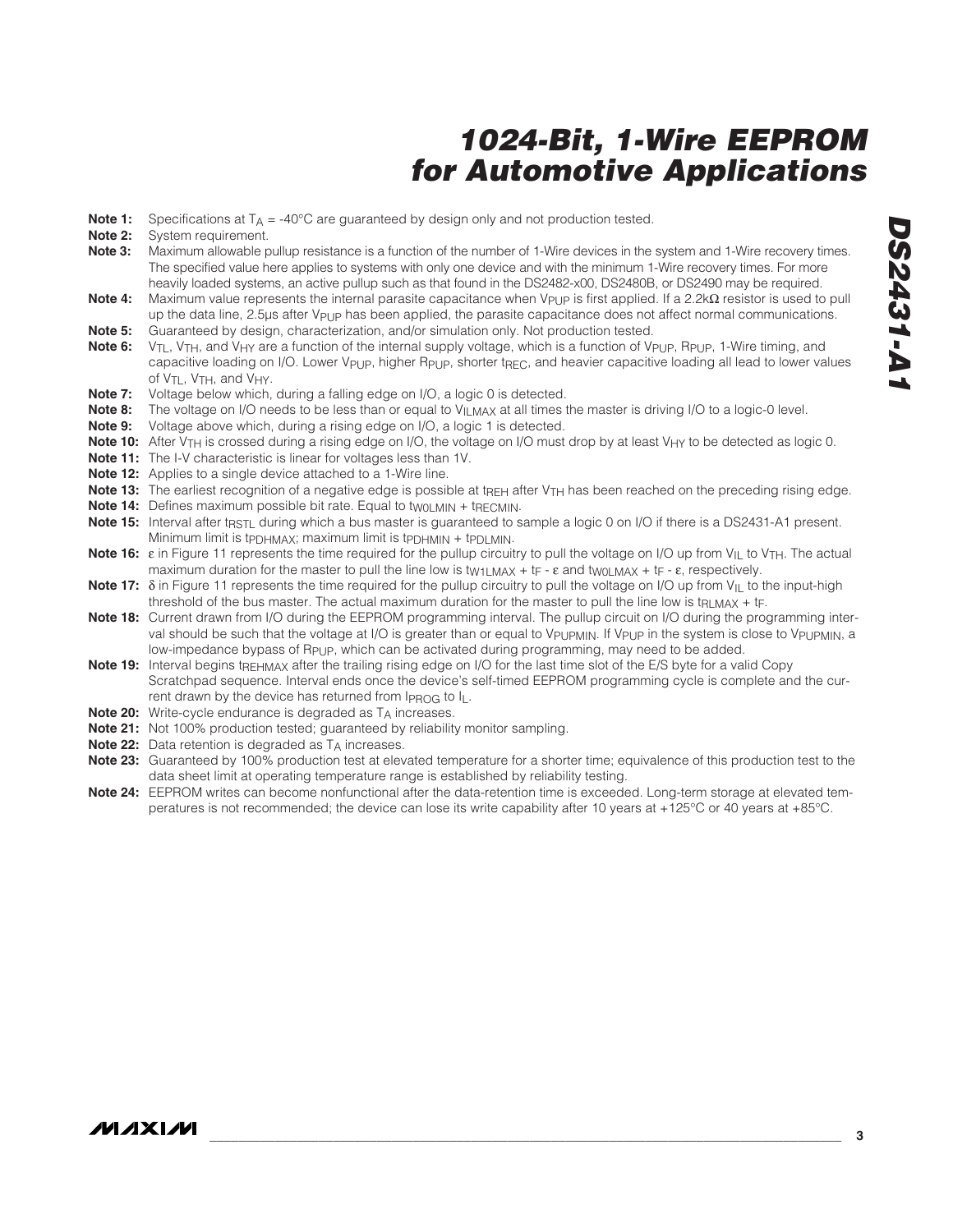### **Pin Description**

| <b>PIN</b> | <b>NAME</b> | <b>FUNCTION</b>                                                      |  |
|------------|-------------|----------------------------------------------------------------------|--|
| GND.       |             | Ground Reference                                                     |  |
|            | 1/O         | 1-Wire Bus Interface. Open drain, requires external pullup resistor. |  |
| $3-6$      | N.C.        | No Connection                                                        |  |

### **Detailed Description**

The DS2431-A1 combines 1024 bits of EEPROM, an 8-byte register/control page with up to seven user read/write bytes, and a fully featured 1-Wire interface in a single chip. Each DS2431-A1 has its own 64-bit ROM registration number that is factory lasered into the chip to provide a guaranteed unique identity for absolute traceability. Data is transferred serially through the 1-Wire protocol, which requires only a single data lead and a ground return. The DS2431-A1 has an additional memory area called the scratchpad that acts as a buffer when writing to the main memory or the register page. Data is first written to the scratchpad from which it can be read back. After the data has been verified, a Copy Scratchpad command transfers the data to its final memory location. The DS2431-A1 applications include sensor, cable, accessory, or PCB identification in environments that demand automotive AEC-Q100 Grade 1 reliability.

#### **Overview**

The block diagram in Figure 1 shows the relationships between the major control and memory sections of the DS2431-A1. The DS2431-A1 has four main data components: 64-bit lasered ROM, 64-bit scratchpad, four 32-byte pages of EEPROM, and 64-bit register page.



Figure 1. Block Diagram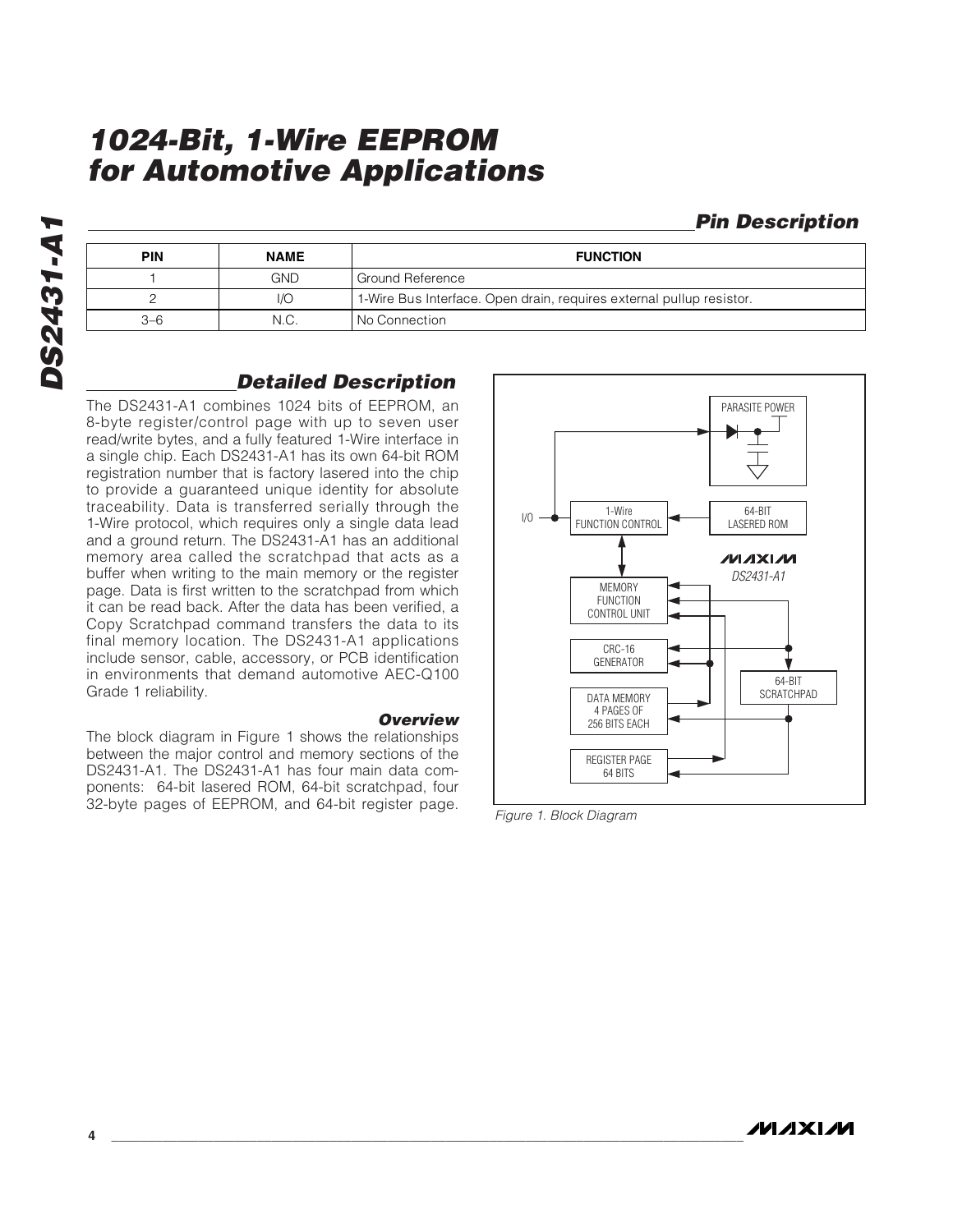

Figure 2. Hierarchical Structure for 1-Wire Protocol



Figure 3. 64-Bit Lasered ROM

The hierarchical structure of the 1-Wire protocol is shown in Figure 2. The bus master must first provide one of the five ROM function commands: Read ROM, Match ROM, Search ROM, Skip ROM, and Resume. The protocol required for these ROM function commands is described in Figure 9. After a ROM function command is successfully executed, the memory functions become accessible and the master can provide any one of the four memory function commands. The protocol for these memory function commands is described in Figure 7. **All data is read and written least significant bit first.**

#### **64-Bit Lasered ROM**

Each DS2431-A1 contains a unique ROM code that is 64 bits long. The first 8 bits are a 1-Wire family code. The next 48 bits are a unique serial number. The last 8 bits are a CRC (cyclic redundancy check) of the first 56 bits. See Figure 3 for details. The 1-Wire CRC is generated using a polynomial generator consisting of a shift register and XOR gates as shown in Figure 4. The polynomial is  $X^8 + X^5 + X^4 + 1$ . Additional information about the 1-Wire CRC is available in Application Note 27.

The shift register bits are initialized to 0. Then, starting with the least significant bit of the family code, one bit at a time is shifted in. After the 8th bit of the family code has been entered, the serial number is entered. After the last bit of the serial number has been entered, the shift register contains the CRC value. Shifting in the 8 bits of the CRC returns the shift register to all 0s.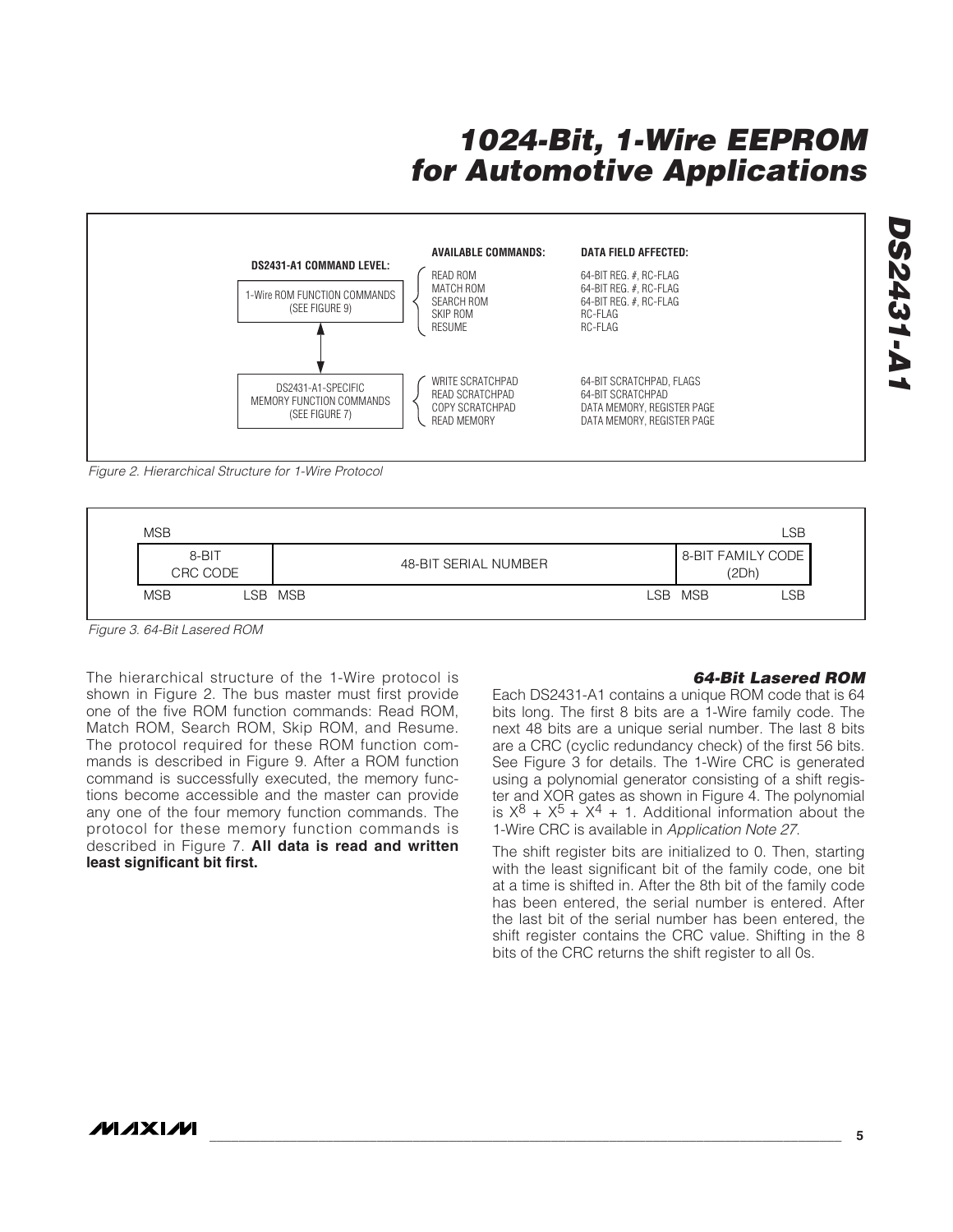DS2431-A1 **DS2431-A1**



Figure 4. 1-Wire CRC Generator

#### **Memory**

Data memory and registers are located in a linear address space, as shown in Figure 5. The data memory and the registers have unrestricted read access. The DS2431-A1 EEPROM array consists of 18 rows of 8 bytes each. The first 16 rows are divided equally into four memory pages (32 bytes each). These four pages are the primary data memory. Each page can be individually set to open (unprotected), write protected, or EPROM mode by setting the associated protection byte in the register row. The last two rows contain protection registers and reserved bytes. The register row consists of four protection control bytes, a copy protection byte, the factory byte, and two user byte/manufacture ID bytes. The manufacturer ID can be a customer-supplied identification code that assists the application software in identifying the product the DS2431-A1 is associated with. Contact the factory to set up and reg-

| <b>ADDRESS RANGE</b>                                       | <b>TYPE</b> | <b>DESCRIPTION</b>             | <b>PROTECTION CODES</b>                                                         |
|------------------------------------------------------------|-------------|--------------------------------|---------------------------------------------------------------------------------|
| 0000h to 001Fh                                             | R/(W)       | Data Memory Page 0             |                                                                                 |
| 0020h to 003Fh                                             | R/(W)       | Data Memory Page 1             |                                                                                 |
| 0040h to 005Fh                                             | R/(W)       | Data Memory Page 2             |                                                                                 |
| 0060h to 007Fh                                             | R/(W)       | Data Memory Page 3             |                                                                                 |
| 0080h <sup>*</sup>                                         | R/(W)       | Protection Control Byte Page 0 | 55h: Write Protect P0; AAh: EPROM Mode P0; 55h<br>or AAh: Write Protect 80h     |
| 0081h*                                                     | R/(W)       | Protection Control Byte Page 1 | 55h: Write Protect P1; AAh: EPROM Mode P1; 55h<br>or AAh: Write Protect 81h     |
| 0082h <sup>*</sup><br>R/(W)<br>0083h <sup>*</sup><br>R/(W) |             | Protection Control Byte Page 2 | 55h: Write Protect P2; AAh: EPROM Mode P2; 55h<br>or AAh: Write Protect 82h     |
|                                                            |             | Protection Control Byte Page 3 | 55h: Write Protect P3; AAh: EPROM Mode P3; 55h<br>or AAh: Write Protect 83h     |
| 0084h <sup>*</sup><br>R/(W)                                |             | Copy Protection Byte           | 55h or AAh: Copy Protect 0080:008Fh, and Any<br>Write-Protected Pages           |
| 0085h<br>R                                                 |             | Factory Byte. Set at Factory.  | AAh: Write Protect 85h, 86h, 87h;<br>55h: Write Protect 85h, Unprotect 86h, 87h |
| 0086h                                                      | R/(W)       | User Byte/Manufacturer ID      |                                                                                 |
| 0087h                                                      | R/(W)       | User Byte/Manufacturer ID      |                                                                                 |
| 0088h to 008Fh                                             | N/A         | Reserved                       |                                                                                 |

\*Once programmed to AAh or 55h this address becomes read-only. All other codes can be stored, but neither write protect the address nor activate any function.

Figure 5. Memory Map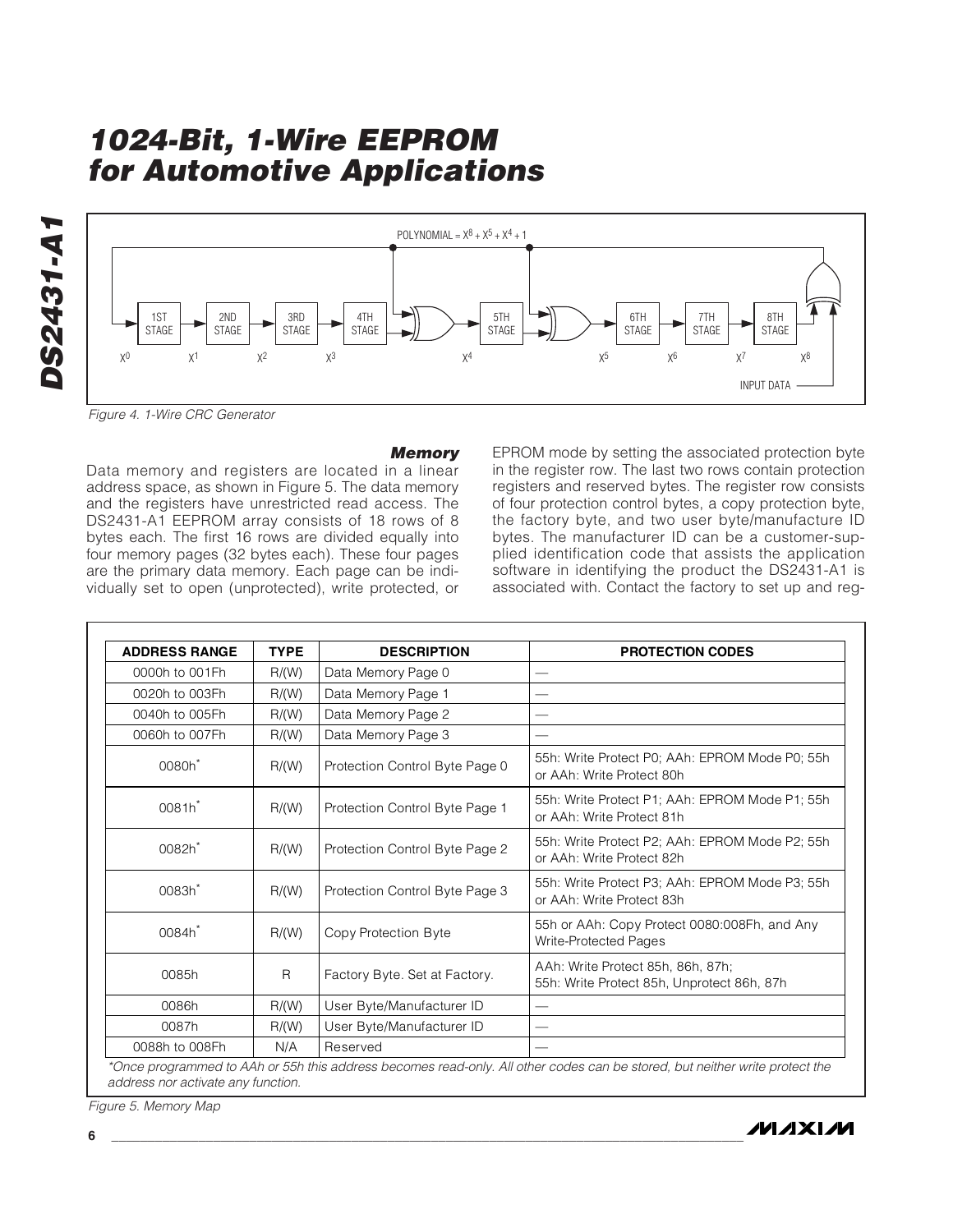ister a custom manufacturer ID. The last row is reserved for future use. It is undefined in terms of R/W functionality and should not be used.

In addition to the main EEPROM array, an 8-byte volatile scratchpad is included. Writes to the EEPROM array are a two-step process. First, data is written to the scratchpad and then copied into the main array. This allows the user to first verify the data written to the scratchpad prior to copying into the main array. The device only supports full row (8-byte) copy operations. For data in the scratchpad to be valid for a copy operation, the address supplied with a Write Scratchpad must start on a row boundary, and 8 full bytes must be written into the scratchpad.

The protection control registers determine how incoming data on a Write Scratchpad command is loaded into the scratchpad. A protection setting of 55h (write protect) causes the incoming data to be ignored and the target address main memory data to be loaded into the scratchpad. A protection setting of AAh (EPROM mode) causes the logical AND of incoming data and target address main memory data to be loaded into the scratchpad. Any other protection control register setting leaves the associated memory page open for unrestricted write access. Protection control byte settings of 55h or AAh also write protect the protection control byte. The protection control byte setting of 55h does not block the copy. This allows write-protected data to be refreshed (i.e., reprogrammed with the current data) in the device.

The copy protection byte is used for a higher level of security, and should only be used after all other protection control bytes, user bytes, and write-protected pages are set to their final value. If the copy protection

byte is set to 55h or AAh, all copy attempts to the register row and user byte row are blocked. In addition, all copy attempts to write-protected main memory pages (i.e., refresh) are blocked.

**Address Registers and Transfer Status** The DS2431-A1 employs three address registers: TA1, TA2, and E/S (Figure 6). These registers are common to many other 1-Wire devices but operate slightly differently with the DS2431-A1. Registers TA1 and TA2 must be loaded with the target address to which the data is written or from which data is read. Register E/S is a readonly transfer-status register used to verify data integrity with write commands. E/S bits E2:E0 are loaded with the incoming T2:T0 on a Write Scratchpad command and increment on each subsequent data byte. This is, in effect, a byte-ending offset counter within the 8-byte scratchpad. Bit 5 of the E/S register, called PF, is a logic 1 if the data in the scratchpad is not valid due to a loss of power or if the master sends less bytes than needed to reach the end of the scratchpad. For a valid write to the scratchpad, T2:T0 must be 0 and the master must have sent 8 data bytes. Bits 3, 4, and 6 have no function; they always read 0. The highest valued bit of the E/S register, called AA or authorization accepted, acts as a flag to indicate that the data stored in the scratchpad has already been copied to the target memory address. Writing data to the scratchpad clears this flag.

#### **Writing with Verification**

To write data to the DS2431-A1, the scratchpad must be used as intermediate storage. First, the master issues the Write Scratchpad command to specify the desired target address, followed by the data to be written to the scratchpad. Note that Copy Scratchpad commands must be performed on 8-byte boundaries, i.e.,

| Bit #                                                   | $\overline{7}$  | 6               | 5               | $\overline{4}$  | 3               | 2               |                | 0              |
|---------------------------------------------------------|-----------------|-----------------|-----------------|-----------------|-----------------|-----------------|----------------|----------------|
| Target Address (TA1)                                    | T7              | T <sub>6</sub>  | T <sub>5</sub>  | T <sub>4</sub>  | T3              | T <sub>2</sub>  | Τ1             | T <sub>0</sub> |
| Target Address (TA2)                                    | T <sub>15</sub> | T <sub>14</sub> | T <sub>13</sub> | T <sub>12</sub> | T <sub>11</sub> | T <sub>10</sub> | T <sub>9</sub> | T <sub>8</sub> |
| Ending Address with<br>Data Status (E/S)<br>(Read Only) | AA              | $\mathbf 0$     | PF              | $\mathbf 0$     | $\mathbf 0$     | E <sub>2</sub>  | E <sub>1</sub> | E0             |

Figure 6. Address Registers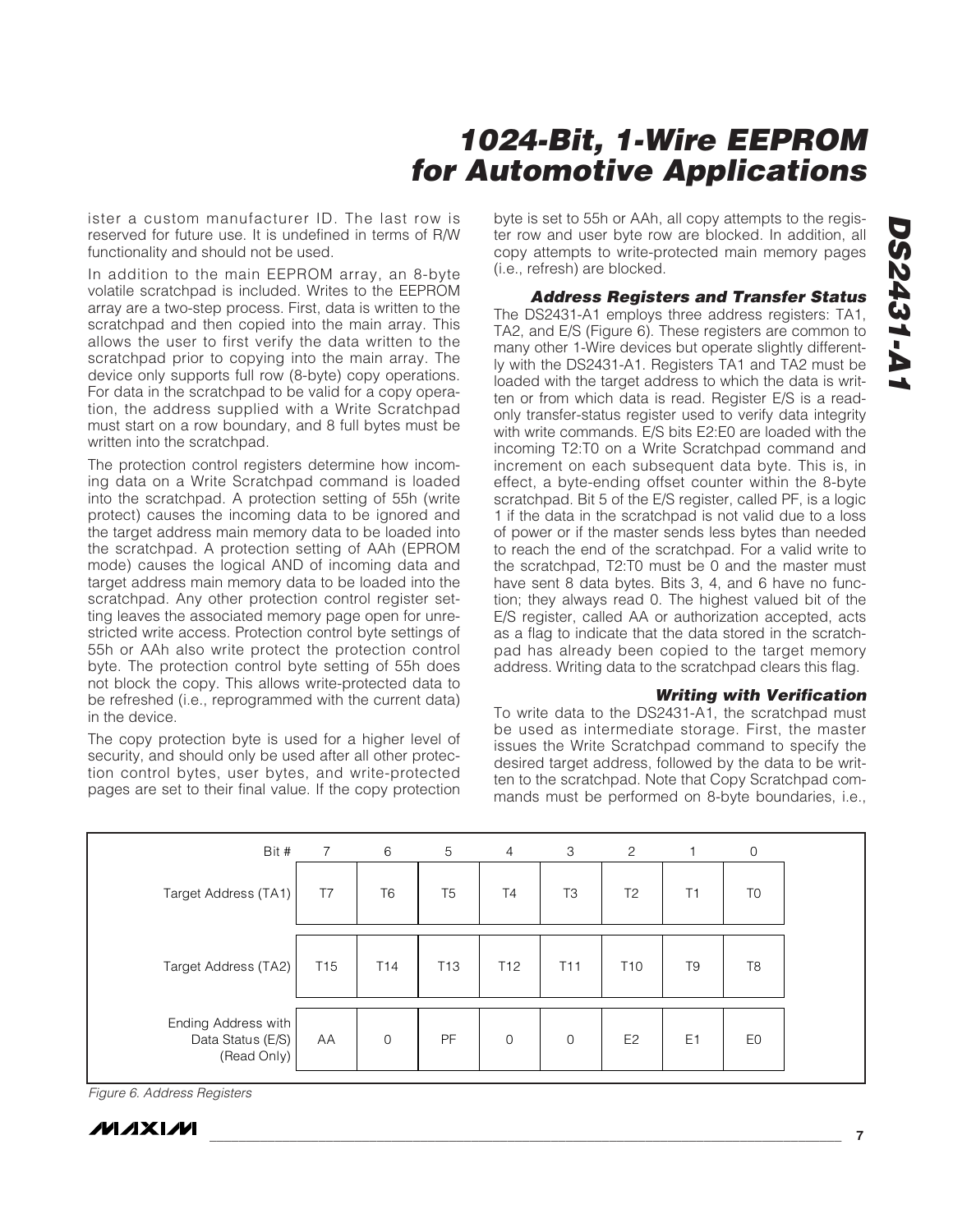#### **Write Scratchpad [0Fh]**

the three LSBs of the target address (T2, T1, T0) must<br>be equal to 000b. If T2:T0 are sent with nonzero values,<br>the copy function is blocked. Under certain conditions<br>(see the *Write Scratchpad [0Fh]* section) the master<br>r be equal to 000b. If T2:T0 are sent with nonzero values, the copy function is blocked. Under certain conditions (see the Write Scratchpad [0Fh] section) the master receives an inverted CRC-16 of the command, address (actual address sent), and data at the end of the Write Scratchpad command sequence. Knowing this CRC value, the master can compare it to the value it has calculated to decide if the communication was successful and proceed to the Copy Scratchpad command. If the master could not receive the CRC-16, it should send the Read Scratchpad command to verify data integrity. As a preamble to the scratchpad data, the DS2431-A1 repeats the target address TA1 and TA2 and sends the contents of the E/S register. If the PF flag is set, data did not arrive correctly in the scratchpad or there was a loss of power since data was last written to the scratchpad. The master does not need to continue reading; it can start a new trial to write data to the scratchpad. Similarly, a set AA flag together with a cleared PF flag indicates that the device did not recognize the Write command. If everything went correctly, both flags are cleared. Now the master can continue reading and verifying every data byte. After the master has verified the data, it can send the Copy Scratchpad command, for example. This command must be followed exactly by the data of the three address registers, TA1, TA2, and E/S. The master should obtain the contents of these registers by reading the scratchpad.

### **Memory Function Commands**

The Memory Function Flow Chart (Figure 7) describes the protocols necessary for accessing the memory of the DS2431-A1. An example on how to use these functions to write to and read from the device is included at the end of this document.

The Write Scratchpad command applies to the data memory and the writable addresses in the register page. In order for the scratchpad data to be valid for copying to the array, the user must perform a Write Scratchpad command of 8 bytes starting at a valid row boundary. The Write Scratchpad command accepts invalid addresses and partial rows, but subsequent Copy Scratchpad commands are blocked.

After issuing the Write Scratchpad command, the master must first provide the 2-byte target address, followed by the data to be written to the scratchpad. The data is written to the scratchpad starting at the byte offset of T2:T0. The E/S bits E2:E0 are loaded with the starting byte offset, and increment with each subsequent byte. Effectively, E2:E0 is the byte offset of the last full byte written to the scratchpad. Only full data bytes are accepted.

When executing the Write Scratchpad command, the CRC generator inside the DS2431-A1 (Figure 13) calculates a CRC of the entire data stream, starting at the command code and ending at the last data byte as sent by the master. This CRC is generated using the CRC-16 polynomial by first clearing the CRC generator and then shifting in the command code (0Fh) of the Write Scratchpad command, the target addresses (TA1 and TA2), and all the data bytes. Note that the CRC-16 calculation is performed with the actual TA1 and TA2 and data sent by the master. The master can end the Write Scratchpad command at any time. However, if the end of the scratchpad is reached ( $E2:EO = 111b$ ), the master can send 16 read-time slots and receive the CRC generated by the DS2431-A1.

If a Write Scratchpad is attempted to a write-protected location, the scratchpad is loaded with the data already in memory, rather than the data transmitted. Similarly, if the target address page is in EPROM mode, the scratchpad is loaded with the bitwise logical AND of the transmitted data and data already in memory.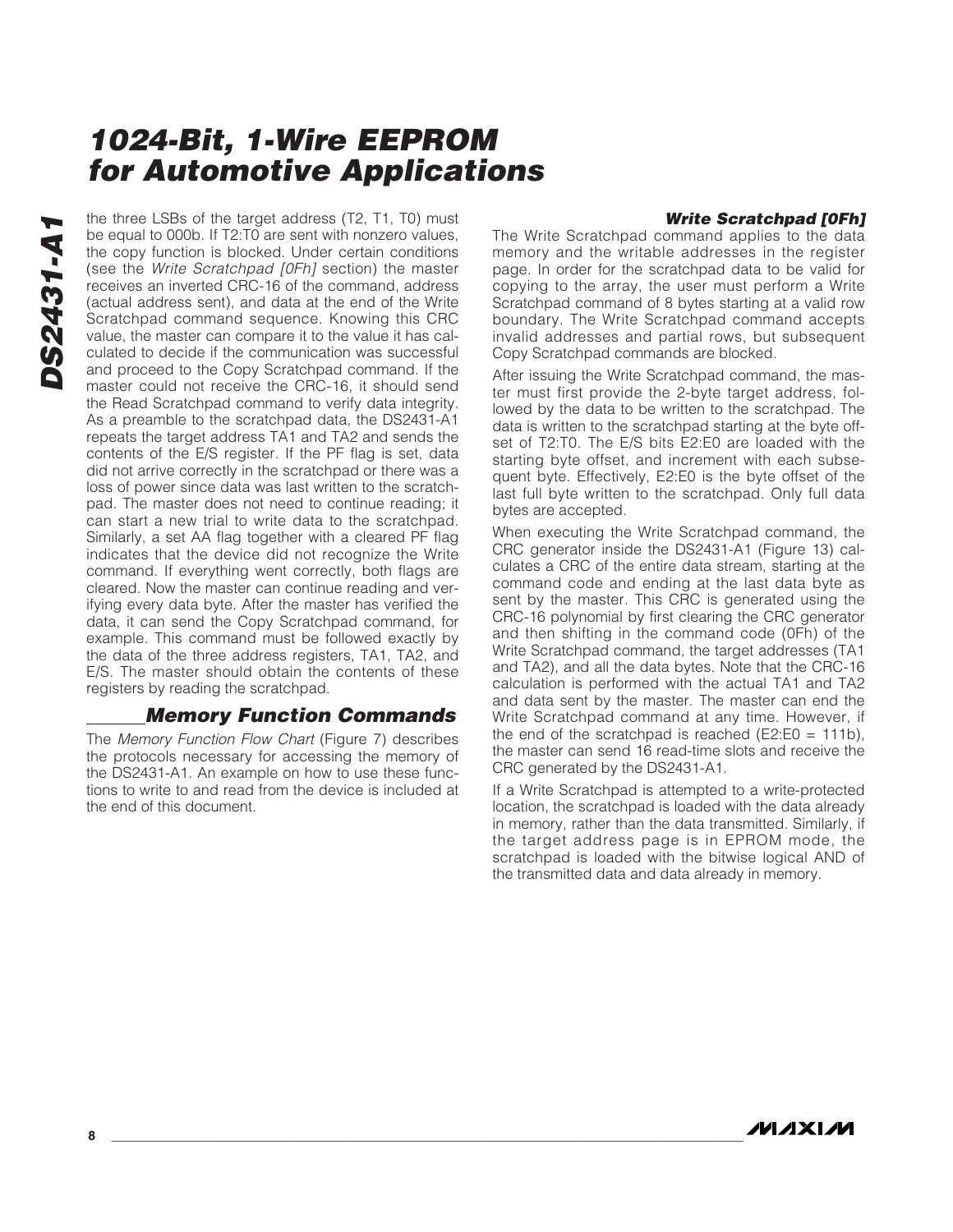

Figure 7. Memory Function Flow Chart

### **MAXIM**

**\_\_\_\_\_\_\_\_\_\_\_\_\_\_\_\_\_\_\_\_\_\_\_\_\_\_\_\_\_\_\_\_\_\_\_\_\_\_\_\_\_\_\_\_\_\_\_\_\_\_\_\_\_\_\_\_\_\_\_\_\_\_\_\_\_\_\_\_\_\_\_\_\_\_\_\_\_\_\_\_\_\_\_\_\_\_\_ 9**

**DS2431-A1**

**DS2431-A1**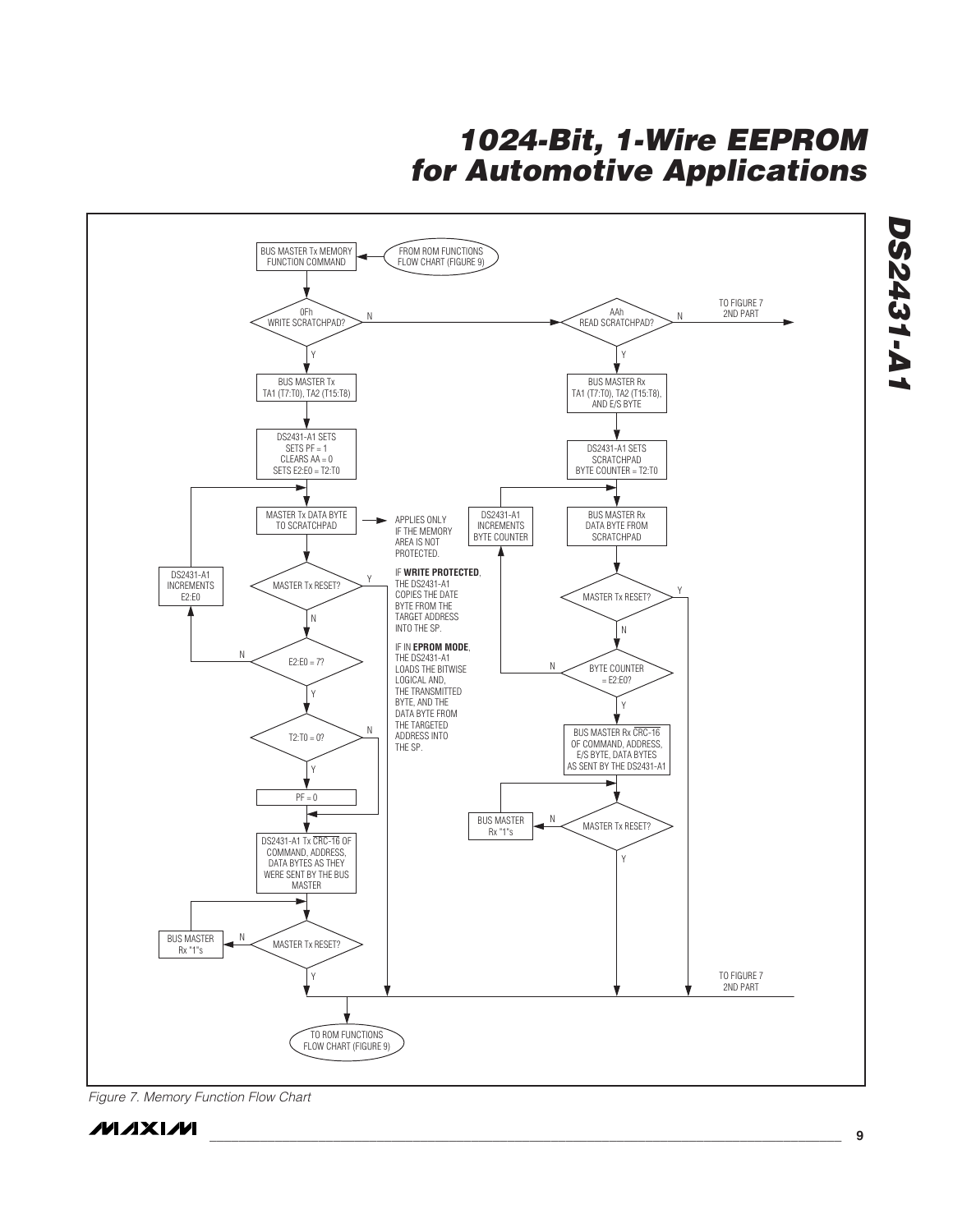



Figure 7. Memory Function Flow Chart (continued)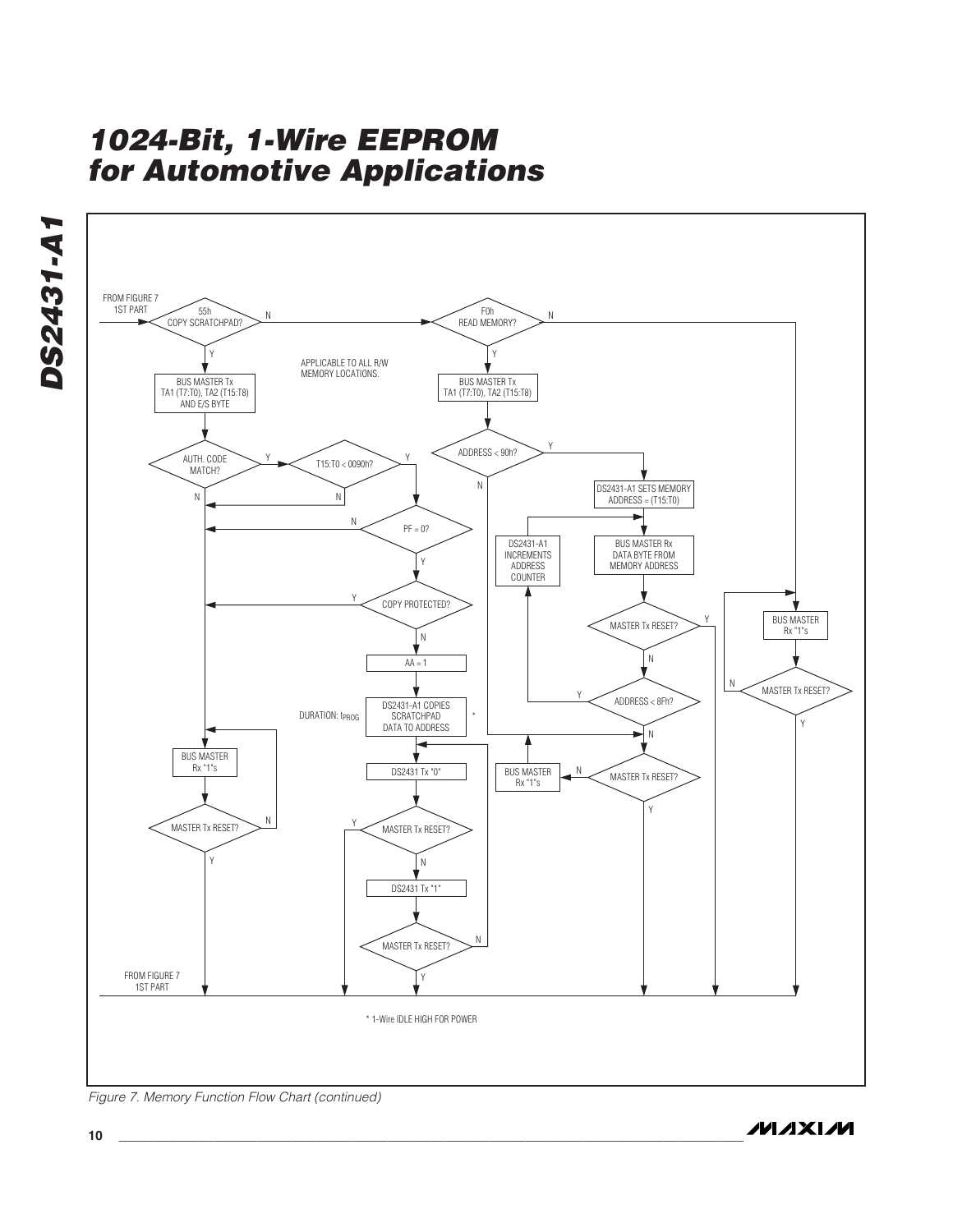#### **Read Scratchpad [AAh]**

The Read Scratchpad command allows verifying the target address and the integrity of the scratchpad data. After issuing the command code, the master begins reading. The first two bytes are the target address. The next byte is the ending offset/data status byte (E/S) followed by the scratchpad data, which may be different from what the master originally sent. This is of particular importance if the target address is within the register page or a page in either Write Protection or EPROM modes. See the Write Scratchpad [0Fh] section for details. The master should read through the scratchpad (E2:E0 - T2:T0 + 1 bytes), after which it receives the inverted CRC, based on data as it was sent by the DS2431-A1. If the master continues reading after the CRC, all data are logic 1s.

#### **Copy Scratchpad [55h]**

The Copy Scratchpad command is used to copy data from the scratchpad to writable memory sections. After issuing the Copy Scratchpad command, the master must provide a 3-byte authorization pattern, which should have been obtained by an immediately preceding Read Scratchpad command. This 3-byte pattern must exactly match the data contained in the three address registers (TA1, TA2, E/S, in that order). If the pattern matches, the target address is valid, the PF flag is not set, and the target memory is not copy protected, then the AA (authorization accepted) flag is set and the copy begins. All eight bytes of scratchpad contents are copied to the target memory location. The duration of the device's internal data transfer is tprog during which the voltage on the 1-Wire bus must not fall below 2.8V. A pattern of alternating 0s and 1s are transmitted after the data has been copied until the master issues a reset pulse. If the PF flag is set or the target memory is copy protected, the copy does not begin and the AA flag is not set.

#### **Read Memory [F0h]**

The Read Memory command is the general function to read data from the DS2431-A1. After issuing the command, the master must provide the 2-byte target address. After these two bytes, the master reads data beginning from the target address and may continue until address 008Fh. If the master continues reading, the result is logic 1s. The device's internal TA1, TA2, E/S, and scratchpad contents are not affected by a Read Memory command.

### **1-Wire Bus System**

The 1-Wire bus is a system that has a single bus master and one or more slaves. In all instances the DS2431-A1 is a slave device. The bus master is typically a microcontroller. The discussion of this bus system is broken down into three topics: hardware configuration, transaction sequence, and 1-Wire signaling (signal types and timing). The 1-Wire protocol defines bus transactions in terms of the bus state during specific time slots, which are initiated on the falling edge of sync pulses from the bus master.

#### **Hardware Configuration**

The 1-Wire bus has only a single line by definition; it is important that each device on the bus be able to drive it at the appropriate time. To facilitate this, each device attached to the 1-Wire bus must have open-drain or three-state outputs. The 1-Wire port of the DS2431-A1 is open drain with an internal circuit equivalent to that shown in Figure 8.

A multidrop bus consists of a 1-Wire bus with multiple slaves attached. The DS2431-A1 communicates at a maximum data rate of 15.4kbps. Note that legacy 1-Wire products support a standard communication speed of 16.3kbps. The slightly reduced rates for the DS2431-A1 are a result of additional recovery times, which in turn were driven by a 1-Wire physical interface enhancement to improve noise immunity. The value of the pullup resistor primarily depends on the network size and load conditions. The DS2431-A1 requires a pullup resistor of  $2.2k\Omega$  (max).

The idle state for the 1-Wire bus is high. If for any reason a transaction needs to be suspended, the bus MUST be left in the idle state if the transaction is to resume. If this does not occur and the bus is left low for more than 120µs, one or more devices on the bus might be reset.

#### **Transaction Sequence**

The protocol for accessing the DS2431-A1 through the 1-Wire port is as follows:

- Initialization
- ROM Function Command
- **Memory Function Command**
- Transaction/Data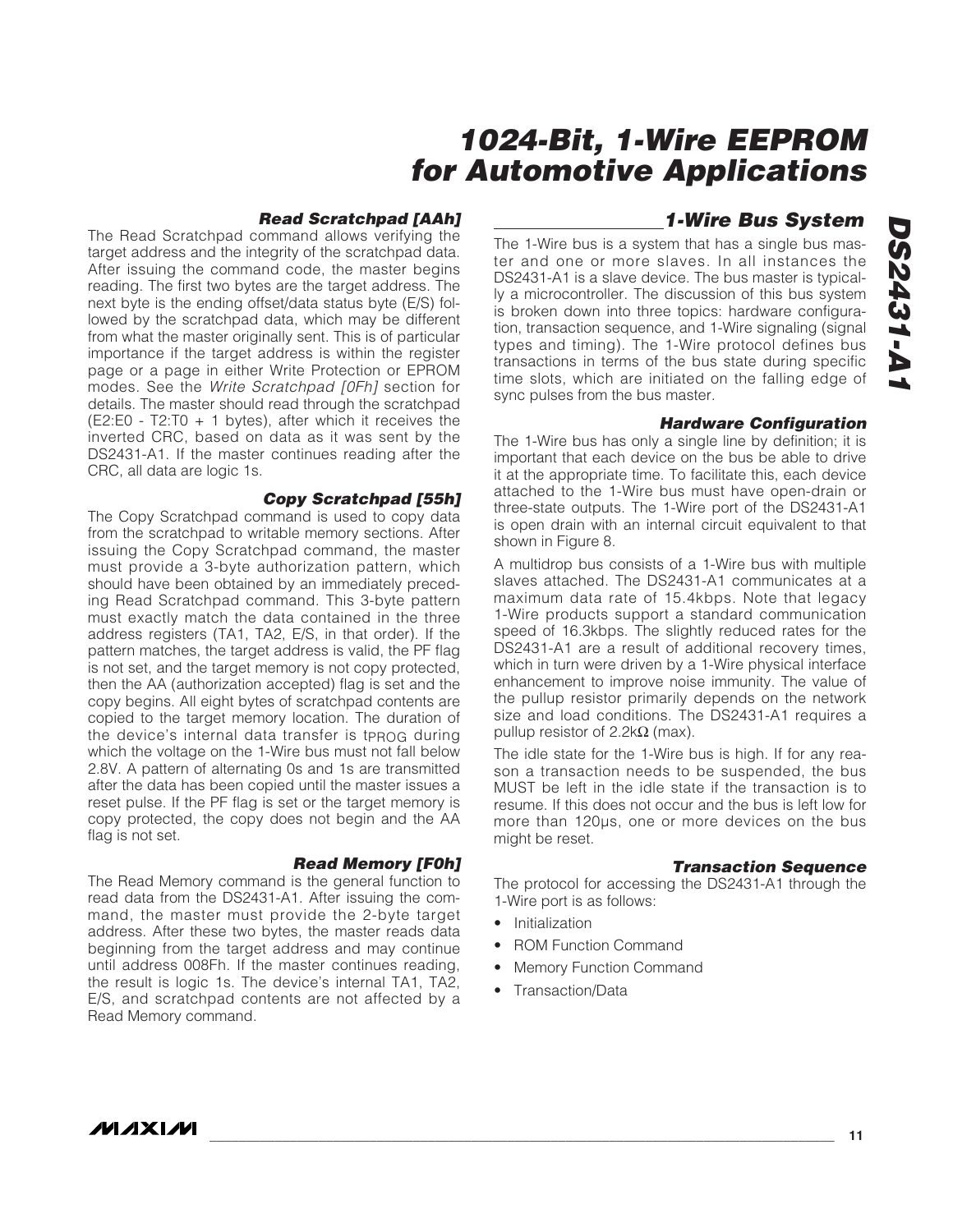

Figure 8. Hardware Configuration

#### **Initialization**

All transactions on the 1-Wire bus begin with an initialization sequence. The initialization sequence consists of a reset pulse transmitted by the bus master followed by presence pulse(s) transmitted by the slave(s). The presence pulse lets the bus master know that the DS2431-A1 is on the bus and is ready to operate. For more details, see the 1-Wire Signaling section.

### **1-Wire ROM Function Commands**

Once the bus master has detected a presence, it can issue one of the five ROM function commands that the DS2431-A1 supports. All ROM function commands are 8 bits long. A list of these commands follows (see the flow chart in Figure 9).

#### **Read ROM [33h]**

The Read ROM command allows the bus master to read the DS2431-A1's 8-bit family code, unique 48-bit serial number, and 8-bit CRC. This command can only be used if there is a single slave on the bus. If more than one slave is present on the bus, a data collision occurs when all slaves try to transmit at the same time (open drain produces a wired-AND result). The resultant family code and 48-bit serial number result in a mismatch of the CRC.

#### **Match ROM [55h]**

The Match ROM command, followed by a 64-bit ROM sequence, allows the bus master to address a specific DS2431-A1 on a multidrop bus. Only the DS2431-A1 that exactly matches the 64-bit ROM sequence responds to the following memory function command. All other slaves wait for a reset pulse. This command can be used with a single or multiple devices on the bus.

#### **Search ROM [F0h]**

When a system is initially brought up, the bus master might not know the number of devices on the 1-Wire bus or their registration numbers. By taking advantage of the wired-AND property of the bus, the master can use a process of elimination to identify the registration numbers of all slave devices. For each bit of the registration number, starting with the least significant bit, the bus master issues a triplet of time slots. On the first slot, each slave device participating in the search outputs the true value of its registration number bit. On the second slot, each slave device participating in the search outputs the complemented value of its registration number bit. On the third slot, the master writes the true value of the bit to be selected. All slave devices that do not match the bit written by the master stop participating in the search. If both of the read bits are zero, the master knows that slave devices exist with both states of the bit. By choosing which state to write, the bus master branches in the romcode tree. After one complete pass, the bus master knows the registration number of a single device. Additional passes identify the registration numbers of the remaining devices. Refer to Application Note 187: 1-Wire Search Algorithm for a detailed discussion, including an example.

#### **Skip ROM [CCh]**

This command can save time in a single-drop bus system by allowing the bus master to access the memory functions without providing the 64-bit ROM code. If more than one slave is present on the bus and, for example, a Read command is issued following the Skip ROM command, data collision occurs on the bus as multiple slaves transmit simultaneously (open-drain pulldowns produce a wired-AND result).

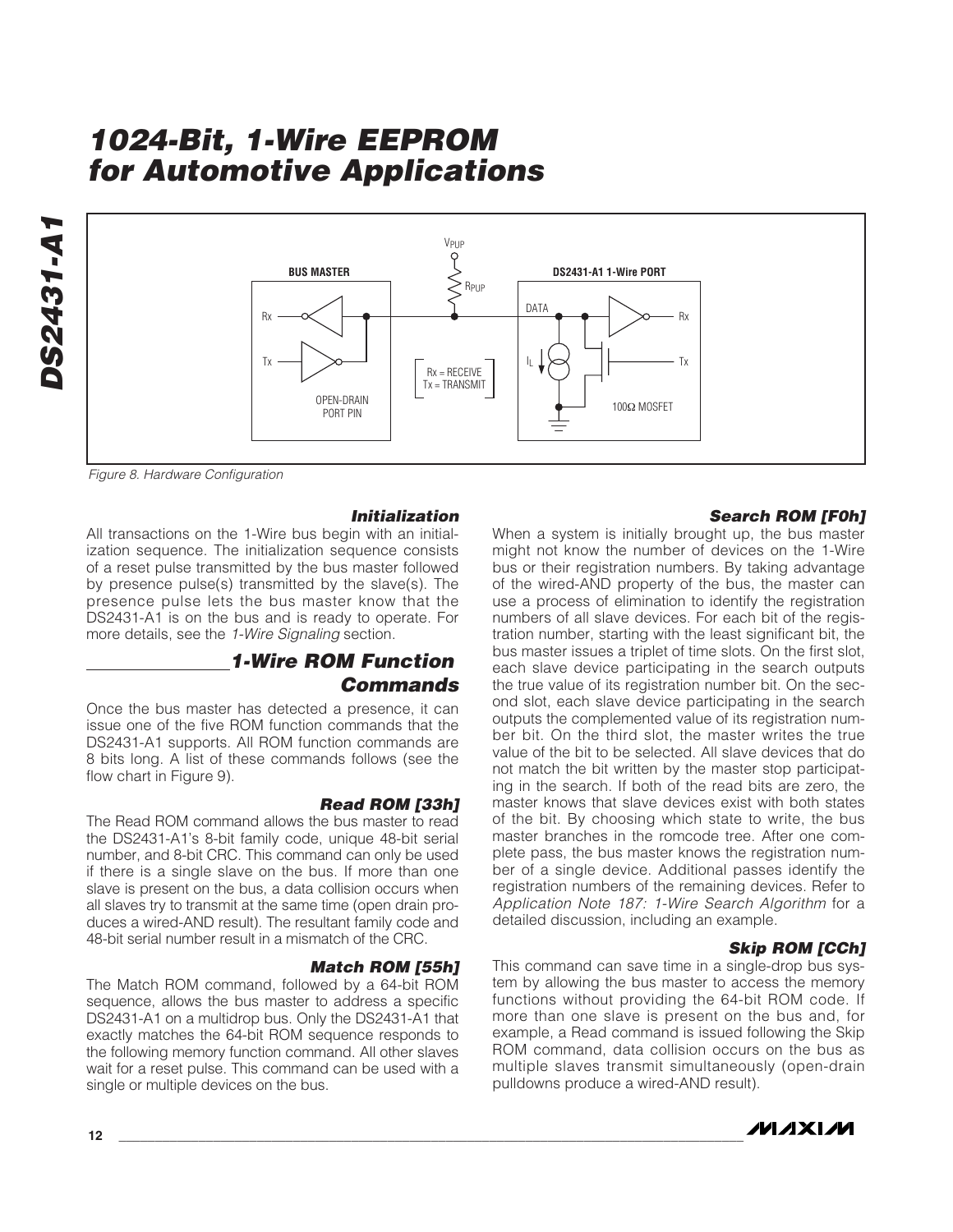**1024-Bit, 1-Wire EEPROM for Automotive Applications**



Figure 9. ROM Functions Flow Chart

**MAXIM** 

**DS2431-A1**

**DS2431-A1**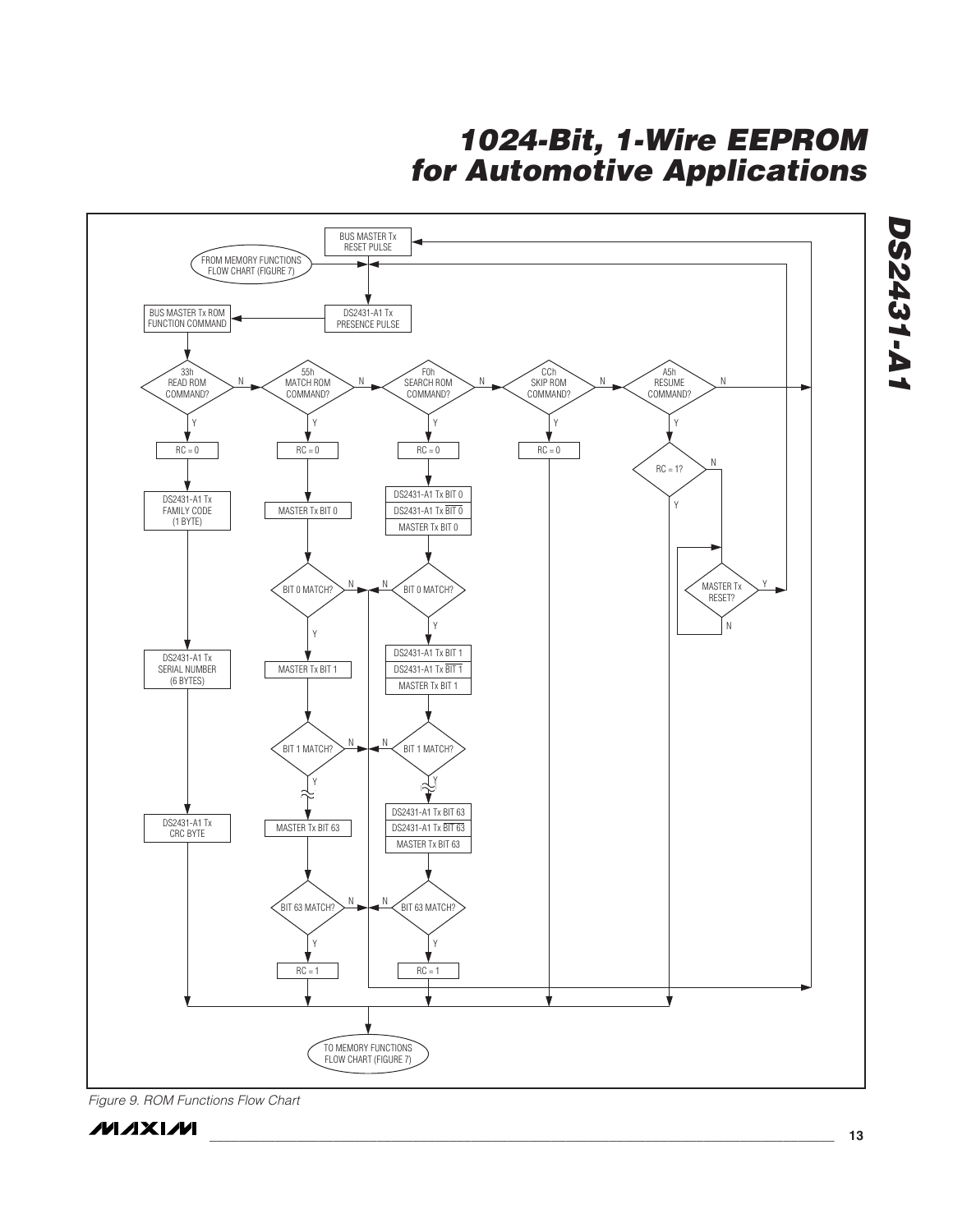#### **Resume [A5h]**

To maximize the data throughput in a multidrop environment, the Resume function is available. This function checks the status of the RC bit and, if it is set, directly transfers control to the Memory functions, similar to a Skip ROM command. The only way to set the RC bit is through successfully executing the Match ROM or Search ROM command. Once the RC bit is set, the device can repeatedly be accessed through the Resume command function. Accessing another device on the bus clears the RC bit, preventing two or more devices from simultaneously responding to the Resume command function.

### **1-Wire Signaling**

The DS2431-A1 requires strict protocols to ensure data integrity. The protocol consists of four types of signaling on one line: reset sequence with reset pulse and presence pulse, write-zero, write-one, and read-data. Except for the presence pulse, the bus master initiates all falling edges.

To get from idle to active, the voltage on the 1-Wire line needs to fall from  $V_{\text{PU}}$  below the threshold  $V_{\text{TL}}$ . To get from active to idle, the voltage needs to rise from VILMAX past the threshold VTH. The time it takes for the voltage to make this rise is seen in Figure 10 as ε, and its duration depends on the pullup resistor (R<sub>PUP</sub>) used and the capacitance of the 1-Wire network attached. The voltage V<sub>ILMAX</sub> is relevant for the DS2431-A1 when determining a logical level, not triggering any events.

Figure 10 shows the initialization sequence required to begin any communication with the DS2431-A1. A reset pulse followed by a presence pulse indicates that the DS2431-A1 is ready to receive data, given the correct ROM and memory function command. If the bus master uses slew-rate control on the falling edge, it must pull down the line for t $RSTL + tF$  to compensate for the edge.

After the bus master has released the line it goes into receive mode. Now the 1-Wire bus is pulled to VPUP through the pullup resistor, or in the case of a DS2482 x00 or DS2480B driver, through the active circuitry. When the threshold  $V<sub>TH</sub>$  is crossed, the DS2431-A1 waits for tppH and then transmits a presence pulse by pulling the line low for t $PDL$ . To detect a presence pulse, the master must test the logical state of the 1-Wire line at tMSP.

The t<sub>RSTH</sub> window must be at least the sum of tPDHMAX, tPDLMAX, and tRECMIN. Immediately after tRSTH is expired, the DS2431-A1 is ready for data communication. In a mixed population network, tRSTH should be extended to minimum 480 $\mu$ s to accommodate other 1-Wire devices.

#### **Read-/Write-Time Slots**

Data communication with the DS2431-A1 takes place in time slots, which carry a single bit each. Write-time slots transport data from bus master to slave. Read-time slots transfer data from slave to master. Figure 11 illustrates the definitions of the write- and read-time slots.

All communication begins with the master pulling the data line low. As the voltage on the 1-Wire line falls below the threshold  $V_{\text{TI}}$ , the DS2431-A1 starts its internal timing generator that determines when the data line is sampled during a write-time slot and how long data is valid during a read-time slot.

#### **Master-to-Slave**

For a **write-one** time slot, the voltage on the data line must have crossed the VTH threshold before the writeone low time tW1LMAX is expired. For a **write-zero** time slot, the voltage on the data line must stay below the V<sub>TH</sub> threshold until the write-zero low time twoLMIN is expired. For the most reliable communication, the voltage on the data line should not exceed V<sub>II</sub> MAX during the entire twol or tw<sub>11</sub> window. After the  $V<sub>TH</sub>$  threshold has been crossed, the DS2431-A1 needs a recovery time tRFC before it is ready for the next time slot.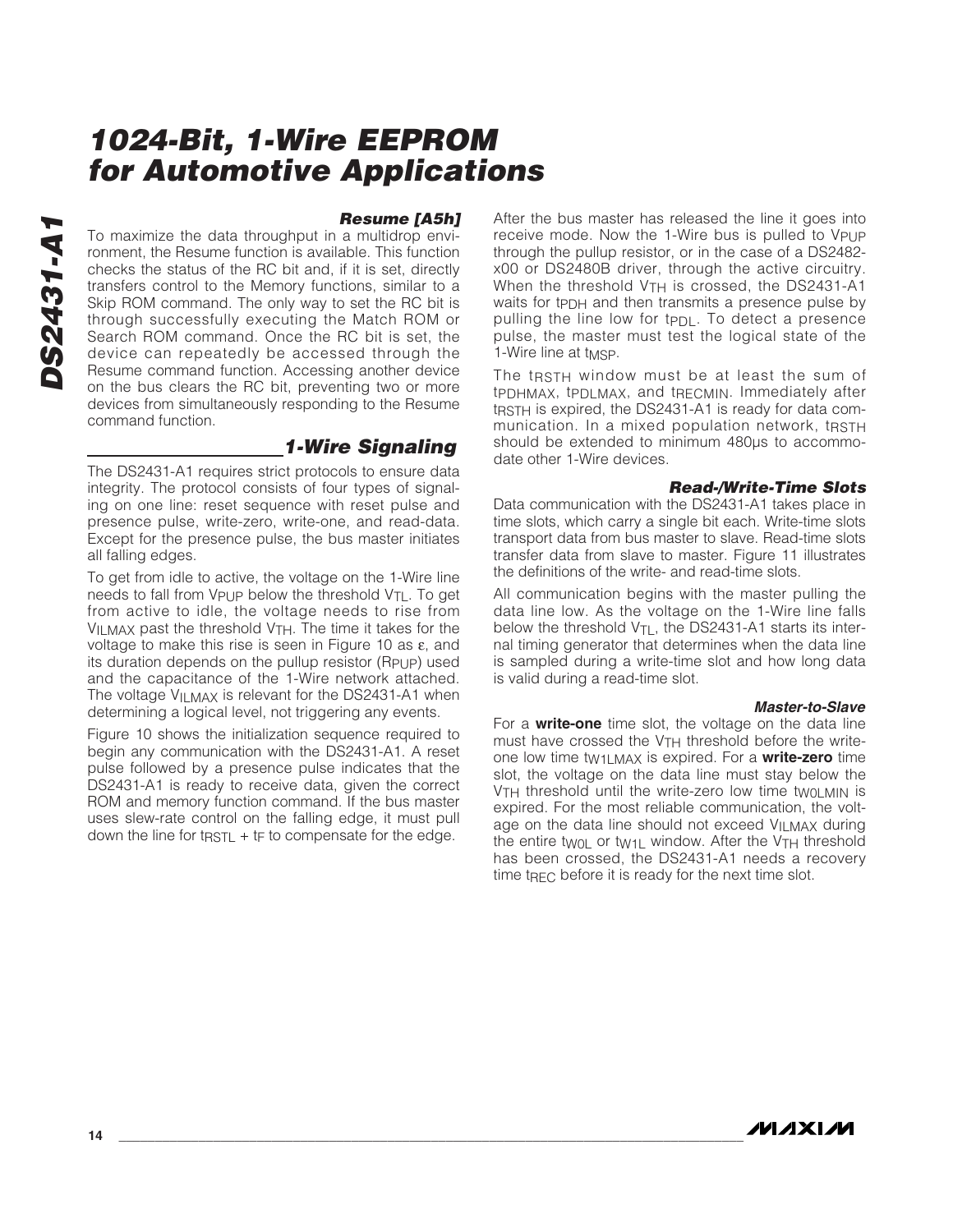

Figure 10. Initialization Procedure: Reset and Presence Pulse

#### **Slave-to-Master**

A **read-data** time slot begins like a write-one time slot. The voltage on the data line must remain below V<sub>TL</sub> until the read low time tRL is expired. During the tRL window, when responding with a 0, the DS2431-A1 starts pulling the data line low; its internal timing generator determines when this pulldown ends and the voltage starts rising again. When responding with a 1, the DS2431-A1 does not hold the data line low at all, and the voltage starts rising as soon as t<sub>RL</sub> is over.

The sum of t<sub>RL</sub> +  $\delta$  (rise time) on one side and the internal timing generator of the DS2431-A1 on the other side define the master sampling window (tMSRMIN to tMSRMAX), in which the master must perform a read from the data line. For the most reliable communication, true should be as short as permissible, and the master should read close to but no later than tMSRMAX. After reading from the data line, the master must wait until tSLOT is expired. This guarantees sufficient recovery time tREC for the DS2431-A1 to get ready for the next time slot. Note that t<sub>REC</sub> specified herein applies only to a single DS2431-A1 attached to a 1-Wire line. For multidevice configurations, tREC should be extended to accommodate the additional 1-Wire device input capacitance. Alternatively, an interface that performs active pullup during the 1-Wire recovery time such as the DS2482-x00 or DS2480B 1-Wire line drivers can be used.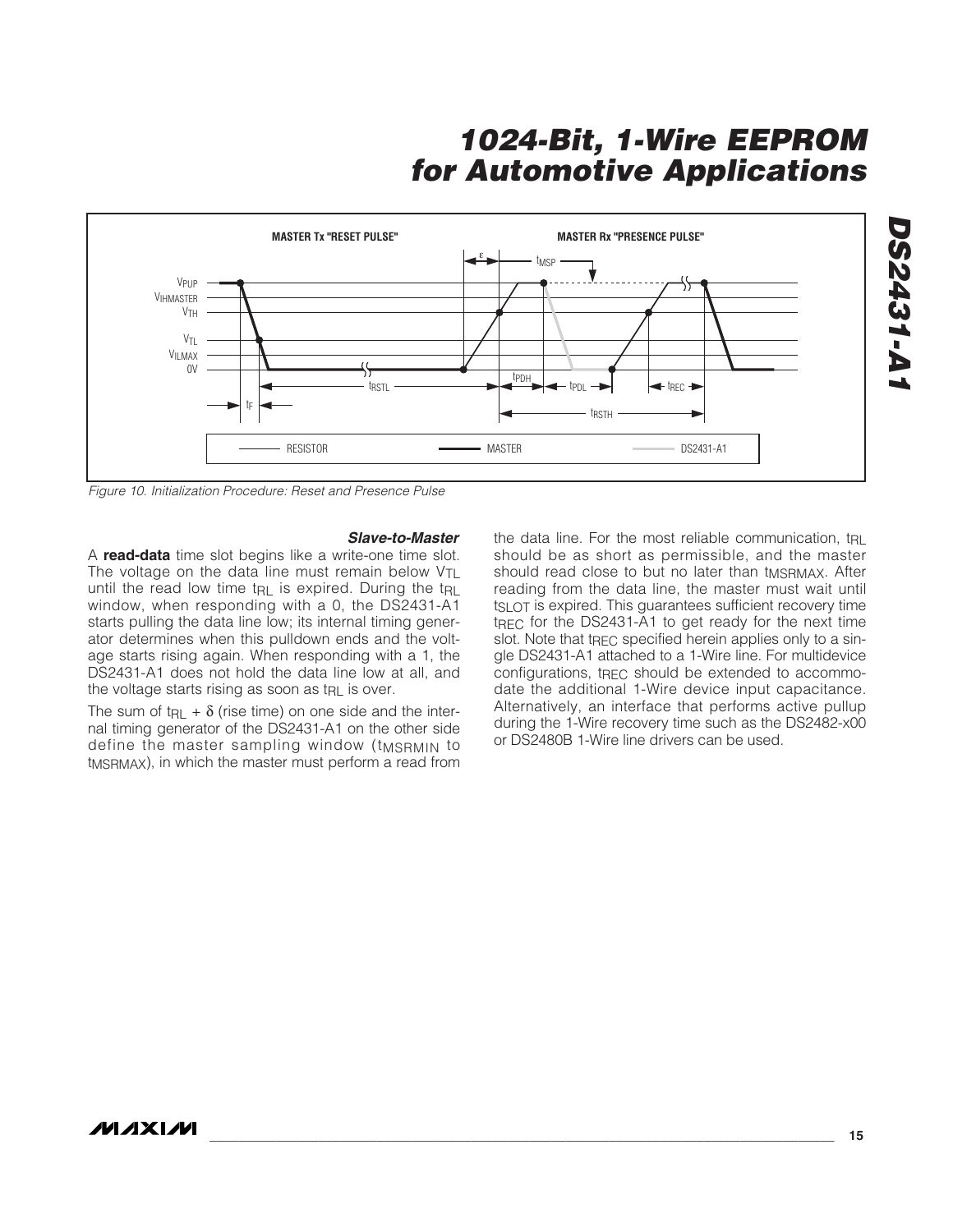

Figure 11. Read/Write Timing Diagrams

**DS2431-A1**

DS2431-A1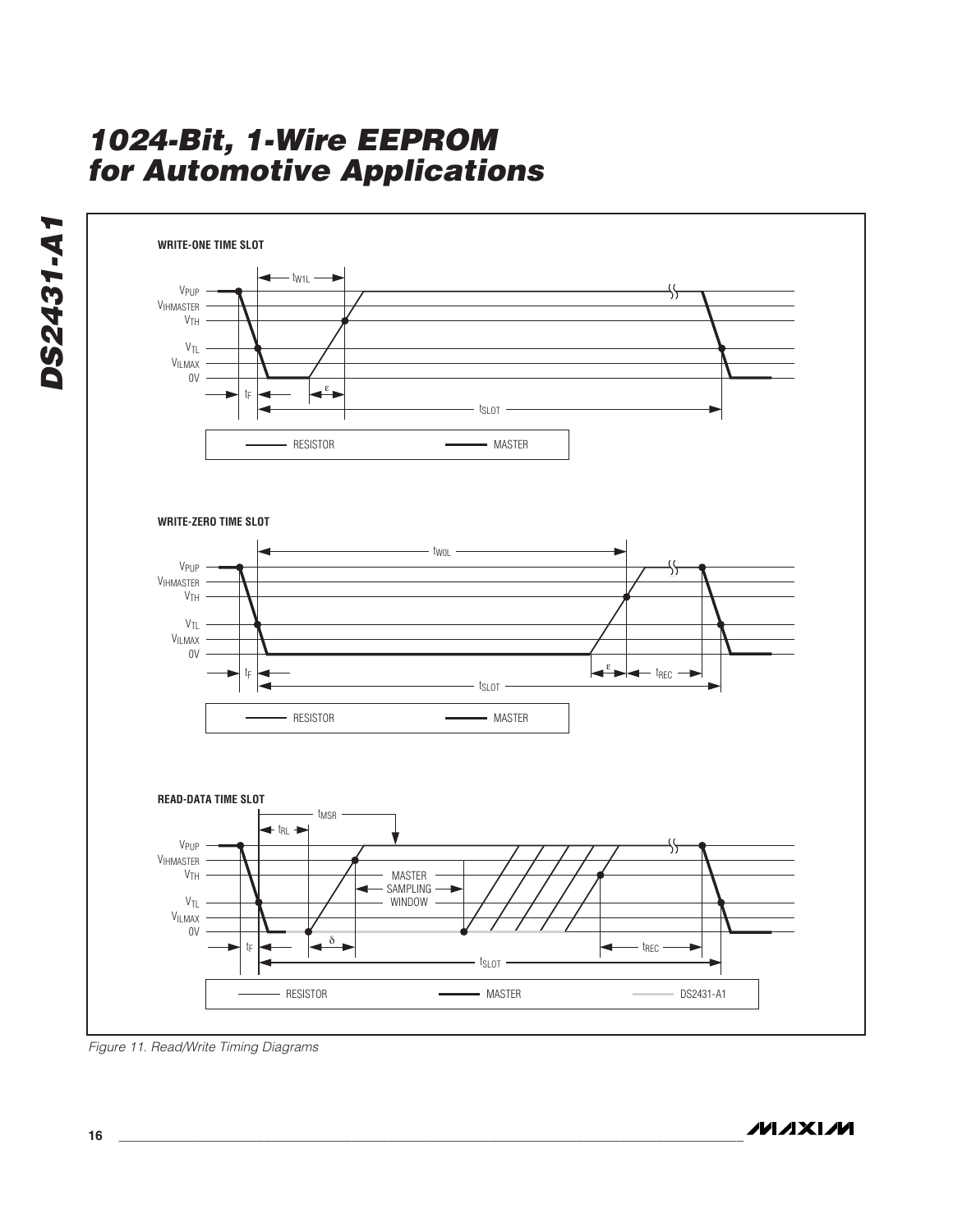### **Improved Network Behavior (Switchpoint Hysteresis)**

In a 1-Wire environment, line termination is possible only during transients controlled by the bus master (1-Wire driver). 1-Wire networks, therefore, are susceptible to noise of various origins. Depending on the physical size and topology of the network, reflections from end points and branch points can add up or cancel each other to some extent. Such reflections are visible as glitches or ringing on the 1-Wire communication line. Noise coupled onto the 1-Wire line from external sources can also result in signal glitching. A glitch during the rising edge of a time slot can cause a slave device to lose synchronization with the master and, consequently, result in a Search ROM command coming to a dead end or cause a device-specific function command to abort. For better performance in network applications, the DS2431-A1 uses a new 1-Wire frontend, which makes it less sensitive to noise.

The 1-Wire front-end of the DS2431-A1 differs from traditional slave devices in three characteristics.

- 1) There is additional lowpass filtering in the circuit that detects the falling edge at the beginning of a time slot. This reduces the sensitivity to high-frequency noise.
- 2) There is a hysteresis at the low-to-high switching threshold VTH. If a negative glitch crosses VTH but does not go below V<sub>TH</sub> - V<sub>HY</sub>, it will not be recognized (Figure 12, Case A).
- 3) There is a time window specified by the rising edge hold-off time tREH during which glitches are ignored, even if they extend below the  $V<sub>TH</sub>$  - V<sub>HY</sub> threshold (Figure 12, Case B, tGL < tREH). Deep voltage drops or glitches that appear late after crossing the VTH

threshold and extend beyond the tREH window cannot be filtered out and are taken as the beginning of a new time slot (Figure 12, Case C,  $tGL \geq tRE$ H).

Devices that have the parameters V<sub>HY</sub> and t<sub>REH</sub> specified in their electrical characteristics use the improved 1-Wire front-end.

### **CRC Generation**

The DS2431-A1 uses two different types of CRCs. One CRC is an 8-bit type and is stored in the most significant byte of the 64-bit ROM. The bus master can compute a CRC value from the first 56 bits of the 64-bit ROM and compare it to the value stored within the DS2431-A1 to determine if the ROM data has been received error-free. The equivalent polynomial function of this CRC is  $X^8 + X^5 + X^4 + 1$ . This 8-bit CRC is received in the true (noninverted) form. It is computed at the factory and lasered into the ROM.

The other CRC is a 16-bit type, generated according to the standardized CRC-16 polynomial function  $X^{16} + X^{15}$  $+ X<sup>2</sup> + 1$ . This CRC is used for fast verification of a data transfer when writing to or reading from the scratchpad. In contrast to the 8-bit CRC, the 16-bit CRC is always communicated in the inverted form. A CRC generator inside the DS2431-A1 chip (Figure 13) calculates a new 16-bit CRC, as shown in the command flow chart (Figure 7). The bus master compares the CRC value read from the device to the one it calculates from the data, and decides whether to continue with an operation or to reread the portion of the data with the CRC error.

With the Write Scratchpad command, the CRC is generated by first clearing the CRC generator and then shifting in the command code, the target addresses TA1 and TA2, and all the data bytes as they were sent by the bus master. The DS2431-A1 transmits this CRC only if  $E2:EO = 111b$ .



Figure 12. Noise Suppression Scheme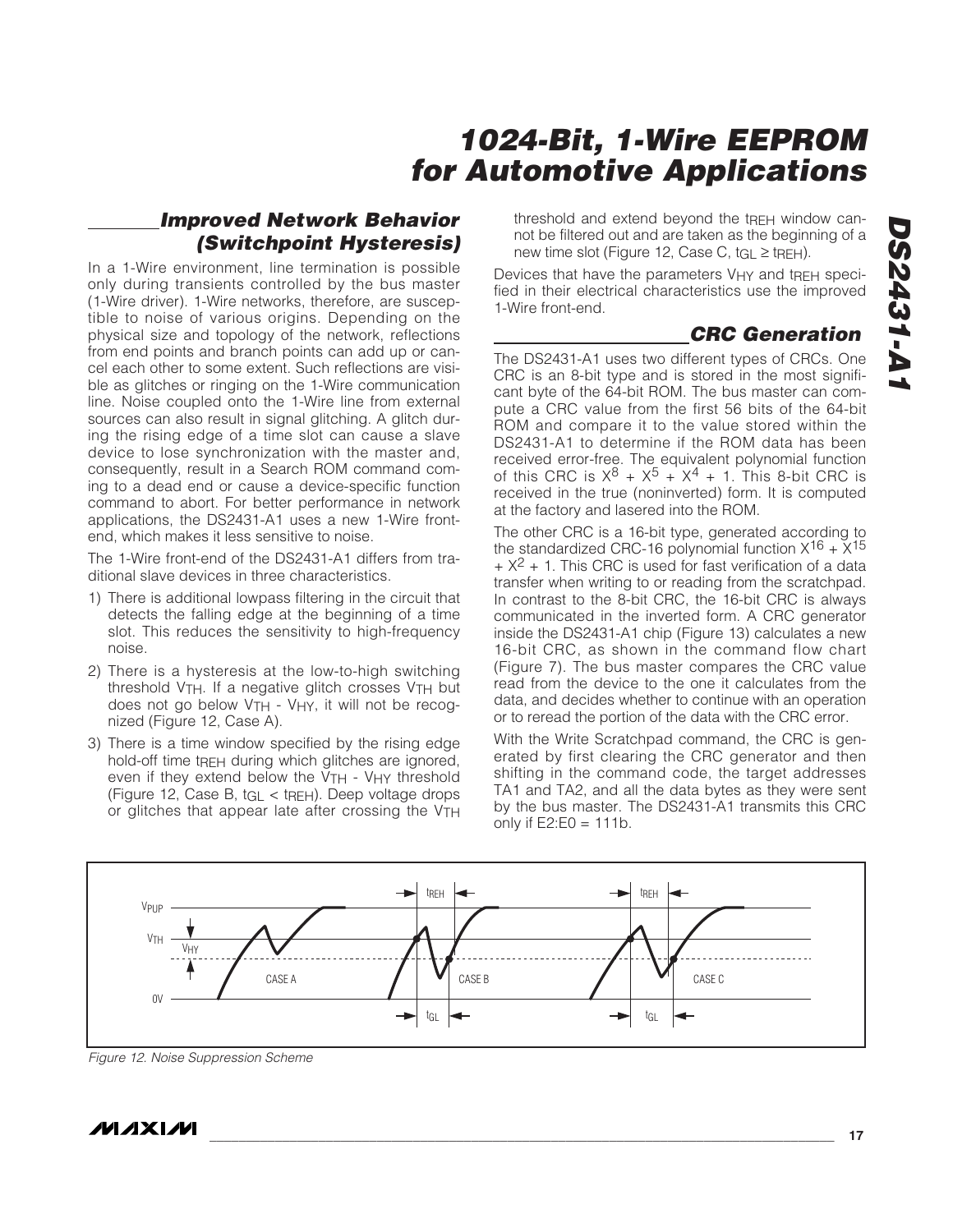

Figure 13. CRC-16 Hardware Description and Polynomial

With the Read Scratchpad command, the CRC is generated by first clearing the CRC generator and then shifting in the command code, the target addresses TA1 and TA2, the E/S byte, and the scratchpad data as they were sent by the DS2431-A1. The DS2431-A1 transmits this CRC only if the reading continues through the end of the scratchpad. For more information on generating CRC values, refer to Application Note 27.

**Command-Specific 1-Wire Communication Protocol—Legend**

| <b>SYMBOL</b>              | <b>DESCRIPTION</b>                                                                                 |
|----------------------------|----------------------------------------------------------------------------------------------------|
| <b>RST</b>                 | 1-Wire reset pulse generated by master.                                                            |
| <b>PD</b>                  | 1-Wire presence pulse generated by slave.                                                          |
| Select                     | Command and data to satisfy the ROM function protocol.                                             |
| <b>WS</b>                  | Command "Write Scratchpad."                                                                        |
| <b>RS</b>                  | Command "Read Scratchpad."                                                                         |
| <b>CPS</b>                 | Command "Copy Scratchpad."                                                                         |
| <b>RM</b>                  | Command "Read Memory."                                                                             |
| <b>TA</b>                  | Target address TA1, TA2.                                                                           |
| TA-E/S                     | Target address TA1, TA2 with E/S byte.                                                             |
| $<8-T2:TO$ bytes $>$       | Transfer of as many bytes as needed to reach the end of the scratchpad for a given target address. |
| <data eom="" to=""></data> | Transfer of as many data bytes as are needed to reach the end of the memory.                       |
| CRC-16                     | Transfer of an inverted CRC-16.                                                                    |
| FF Loop                    | Indefinite loop where the master reads FF bytes.                                                   |
| AA Loop                    | Indefinite loop where the master reads AA bytes.                                                   |
| Programming                | Data transfer to EEPROM; no activity on the 1-Wire bus permitted during this time.                 |

**DS2431-A1**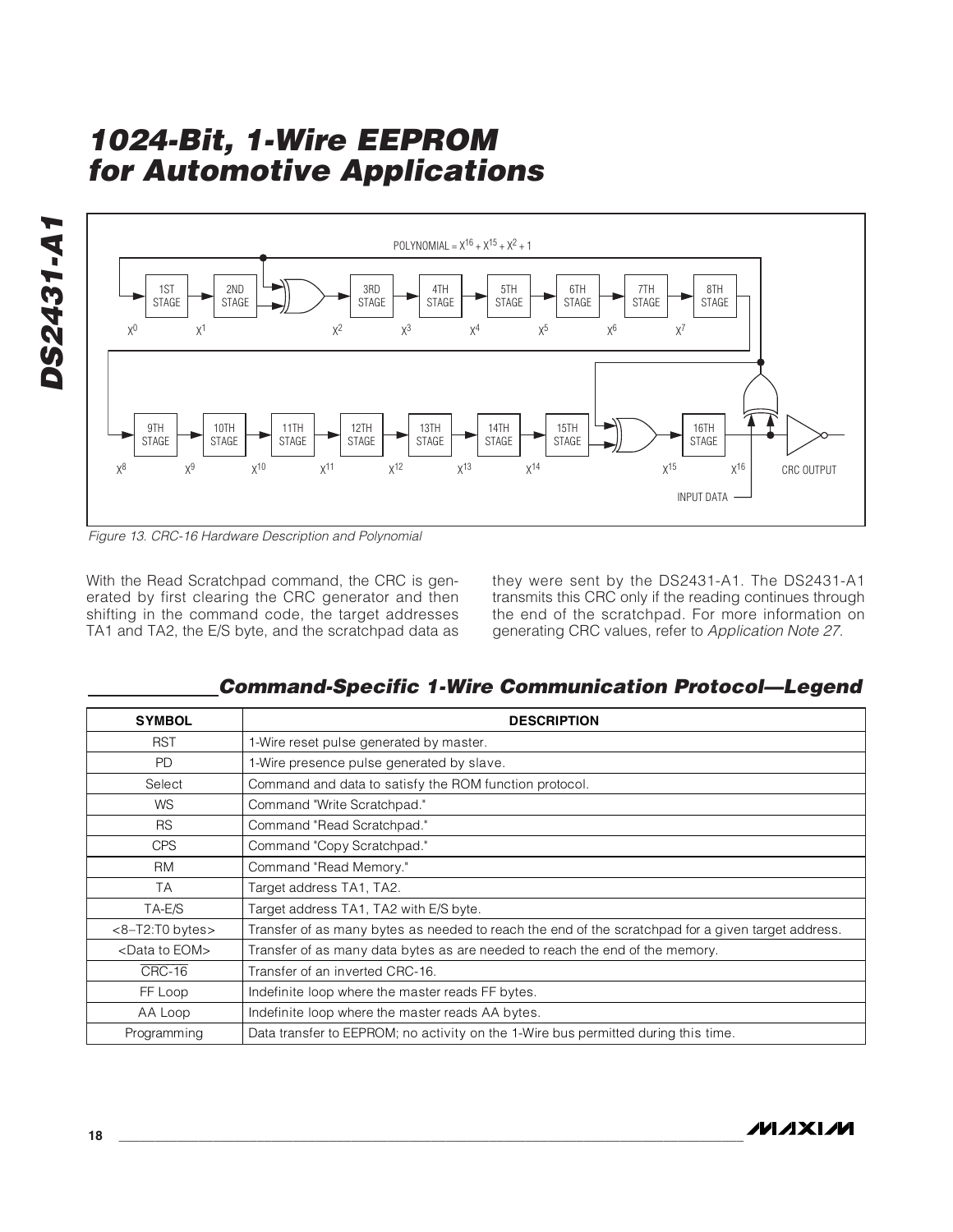### **Command-Specific 1-Wire Communication Protocol—Color Codes**

Master to Slave Slave to Master Programming

### **1-Wire Communication Examples**

| <b>Write Scratchpad</b><br>PD   Select   WS   TA $ $ <8-T2:T0 bytes > $ $ CRC-16   FF Loop<br><b>RST</b>                                                                                                                          |
|-----------------------------------------------------------------------------------------------------------------------------------------------------------------------------------------------------------------------------------|
| <b>Read Scratchpad</b><br>$CRC-16$ FF Loop<br>PD Select RS<br>$TA-E/S$<br><8-T2:T0 bytes><br><b>RST</b>                                                                                                                           |
| <b>Copy Scratchpad (Success)</b><br>Select  <br>CPS   TA-E/S   Programming<br><b>RST</b><br>PD  <br>AA Loop<br>Copy Scratchpad (Invalid Address or PF = 1 or Copy Protected)<br><b>RST</b><br>PD Select<br>$CPS$ $TA-E/S$ FF Loop |
| <b>Read Memory (Success)</b><br><b>RST</b><br>PD   Select   RM   TA<br><data eom="" to=""> FF Loop</data>                                                                                                                         |
| <b>Read Memory (Invalid Address)</b><br>PD<br>Select   RM  <br><b>TA</b><br><b>RST</b><br>FF Loop                                                                                                                                 |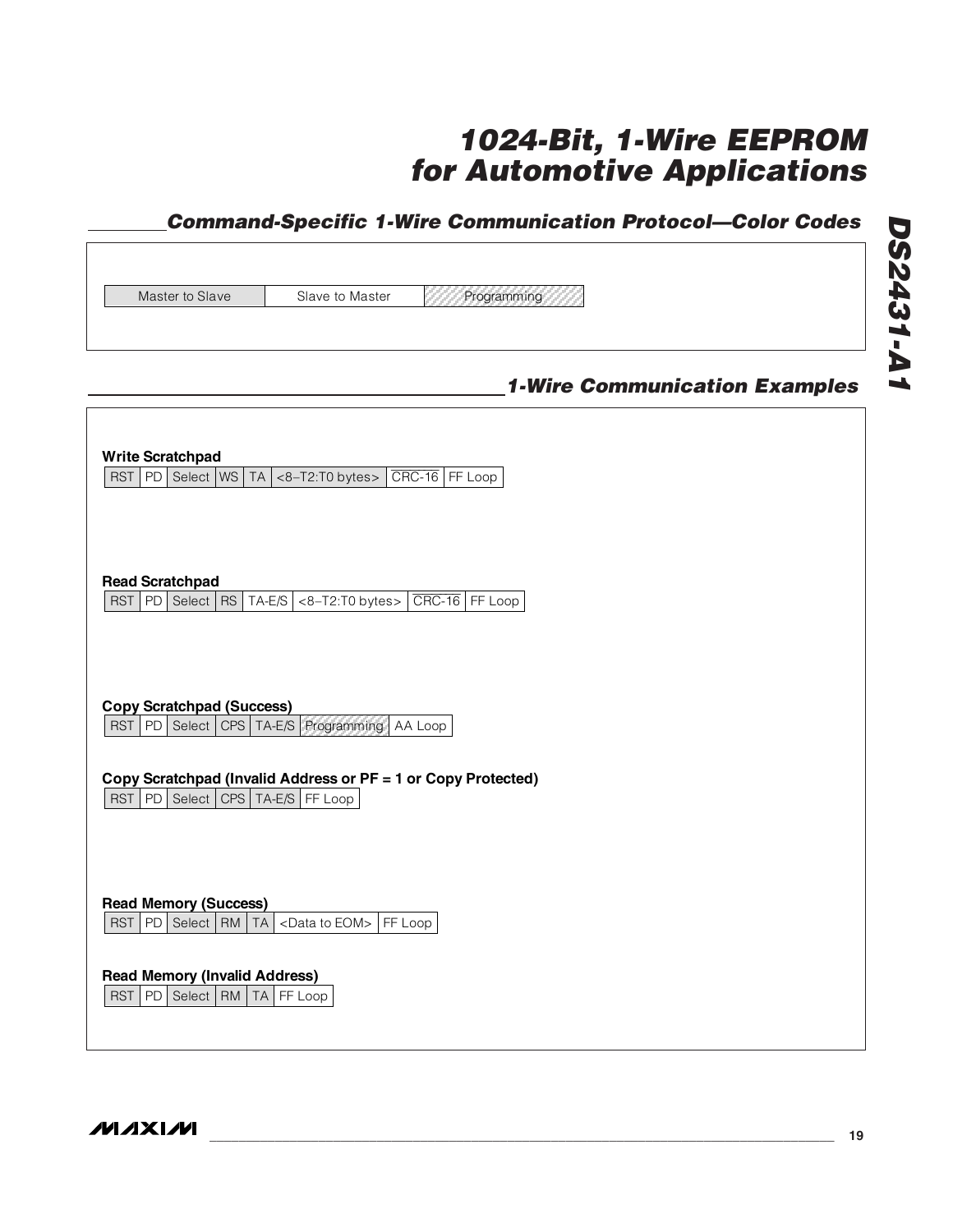### **Memory Function Example**

Write to the first 8 bytes of memory page 1. Read the entire memory.

With only a single DS2431-A1 connected to the bus master, the communication looks like this:

| <b>Service Service</b> |
|------------------------|
|                        |
|                        |
| ŋ                      |
|                        |
|                        |
| į,                     |
|                        |

|                    |                         | master, the communication looks like this.      |  |  |
|--------------------|-------------------------|-------------------------------------------------|--|--|
| <b>MASTER MODE</b> | <b>DATA (LSB FIRST)</b> | <b>COMMENTS</b>                                 |  |  |
| Tx                 | (Reset)                 | Reset pulse                                     |  |  |
| <b>Rx</b>          | (Presence)              | Presence pulse                                  |  |  |
| <b>Tx</b>          | CCh                     | Issue "Skip ROM" command                        |  |  |
| Tx                 | 0Fh                     | Issue "Write Scratchpad" command                |  |  |
| <b>Tx</b>          | 20h                     | TA1, beginning offset = $20h$                   |  |  |
| <b>Tx</b>          | 00h                     | TA2, address = $0020h$                          |  |  |
| Tx                 | <8 Data Bytes>          | Write 8 bytes of data to scratchpad             |  |  |
| <b>Rx</b>          | <2 Bytes CRC-16>        | Read CRC to check for data integrity            |  |  |
| Tx                 | (Reset)                 | Reset pulse                                     |  |  |
| <b>Rx</b>          | (Presence)              | Presence pulse                                  |  |  |
| Tx                 | CCh                     | Issue "Skip ROM" command                        |  |  |
| <b>Tx</b>          | AAh                     | Issue "Read Scratchpad" command                 |  |  |
| Rx                 | 20h                     | Read TA1, beginning offset = 20h                |  |  |
| <b>Rx</b>          | 00h                     | Read TA2, address = 0020h                       |  |  |
| <b>Rx</b>          | 07h                     | Read E/S, ending offset = $111b$ , AA, PF = 0   |  |  |
| Rx                 | <8 Data Bytes>          | Read scratchpad data and verify                 |  |  |
| <b>Rx</b>          | <2 Bytes CRC-16>        | Read CRC to check for data integrity            |  |  |
| Tx                 | (Reset)                 | Reset pulse                                     |  |  |
| <b>Rx</b>          | (Presence)              | Presence pulse                                  |  |  |
| Tx                 | CCh                     | Issue "Skip ROM" command                        |  |  |
| Tx                 | 55h                     | Issue "Copy Scratchpad" command                 |  |  |
| Tx                 | 20h                     | TA <sub>1</sub>                                 |  |  |
| Tx                 | 00h                     | TA <sub>2</sub><br>(AUTHORIZATION CODE)         |  |  |
| <b>Tx</b>          | 07h                     | E/S                                             |  |  |
|                    | <1-Wire Idle High>      | Wait tpROGMAX for the copy function to complete |  |  |
| Rx                 | AAh                     | Read copy status, AAh = success                 |  |  |
| <b>Tx</b>          | (Reset)                 | Reset pulse                                     |  |  |
| Rx                 | (Presence)              | Presence pulse                                  |  |  |
| Tx                 | CCh                     | Issue "Skip ROM" command                        |  |  |
| <b>Tx</b>          | <b>F0h</b>              | Issue "Read Memory" command                     |  |  |
| Tx                 | 00h                     | TA1, beginning offset = 00h                     |  |  |
| Tx                 | 00h                     | TA2, address = $0000h$                          |  |  |
| Rx                 | <144 Data Bytes>        | Read the entire memory                          |  |  |
| Tx                 | (Reset)                 | Reset pulse                                     |  |  |
| <b>Rx</b>          | (Presence)              | Presence pulse                                  |  |  |

### **Package Information**

For the latest package outline information and land patterns, go to **www.maxim-ic.com/packages**.

| <b>PACKAGE TYPE</b> | <b>PACKAGE CODE</b> | <b>DOCUMENT NO.</b> |  |
|---------------------|---------------------|---------------------|--|
| голл                | D6+                 | $-0.38o$            |  |